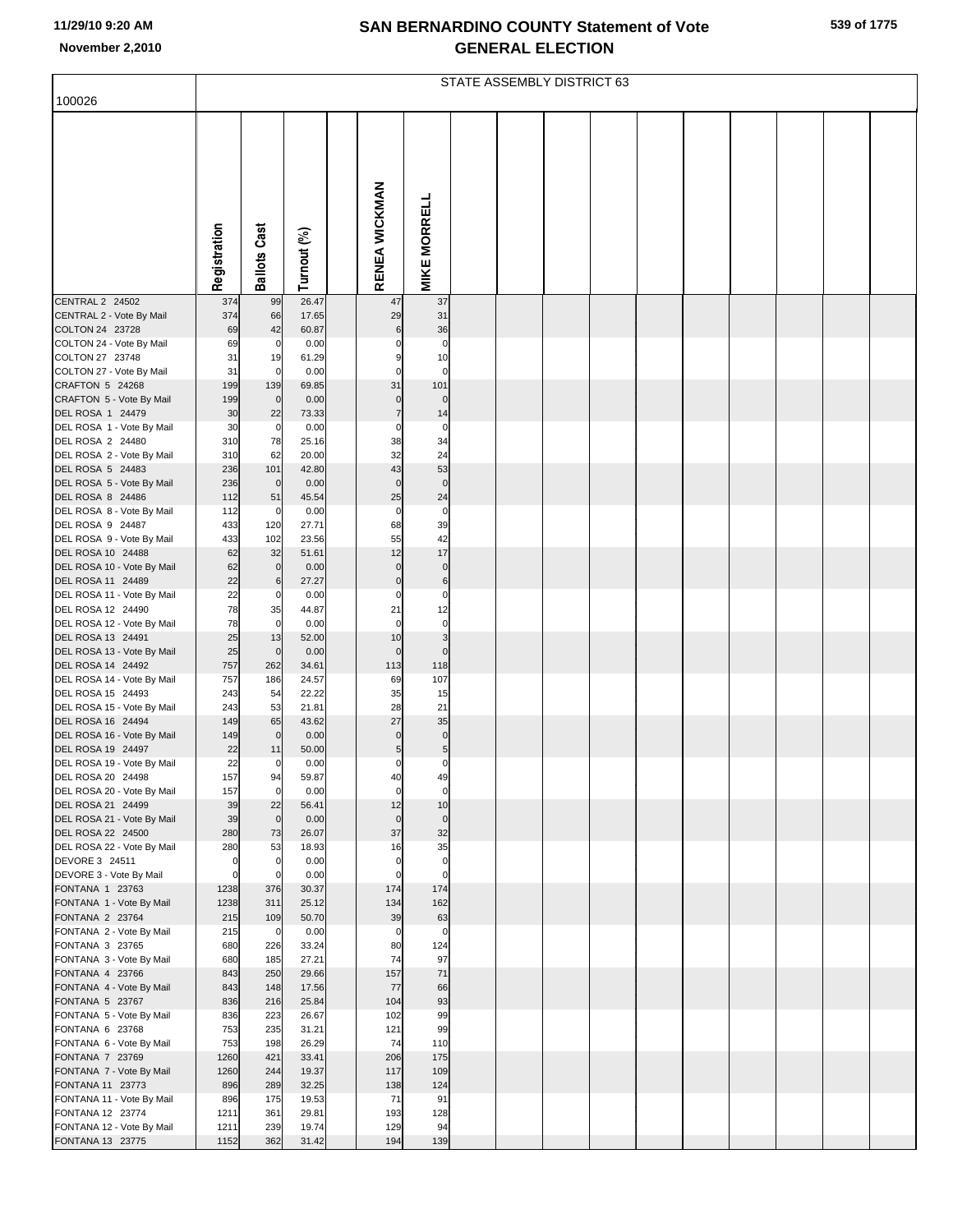| 540 of 1775 |  |  |
|-------------|--|--|
|-------------|--|--|

|                                                             | STATE ASSEMBLY DISTRICT 63 |                     |                |  |                                 |                         |  |  |  |  |  |  |  |  |  |  |
|-------------------------------------------------------------|----------------------------|---------------------|----------------|--|---------------------------------|-------------------------|--|--|--|--|--|--|--|--|--|--|
| 100026                                                      |                            |                     |                |  |                                 |                         |  |  |  |  |  |  |  |  |  |  |
|                                                             | Registration               | <b>Ballots Cast</b> | Turnout (%)    |  | RENEA WICKMAN                   | <b>MIKE MORRELL</b>     |  |  |  |  |  |  |  |  |  |  |
| FONTANA 13 - Vote By Mail                                   | 1152                       | 251                 | 21.79          |  | 125                             | 110                     |  |  |  |  |  |  |  |  |  |  |
| FONTANA 14 23776<br>FONTANA 14 - Vote By Mail               | 1175<br>1175               | 387<br>261          | 32.94<br>22.21 |  | 217<br>139                      | 125<br>105              |  |  |  |  |  |  |  |  |  |  |
| FONTANA 44 23795                                            | 818                        | 288                 | 35.21          |  | 128                             | 127                     |  |  |  |  |  |  |  |  |  |  |
| FONTANA 44 - Vote By Mail<br>FONTANA 46 23797               | 818<br>698                 | 181                 | 22.13<br>30.37 |  | 64                              | 104<br>89               |  |  |  |  |  |  |  |  |  |  |
| FONTANA 46 - Vote By Mail                                   | 698                        | 212<br>156          | 22.35          |  | 111<br>61                       | 82                      |  |  |  |  |  |  |  |  |  |  |
| FONTANA 49 23800                                            | 187                        | 65                  | 34.76          |  | 41                              | 24                      |  |  |  |  |  |  |  |  |  |  |
| FONTANA 49 - Vote By Mail                                   | 187                        | $\mathbf 0$         | 0.00           |  | $\mathbf 0$                     | $\pmb{0}$               |  |  |  |  |  |  |  |  |  |  |
| FONTANA 50 23801<br>FONTANA 50 - Vote By Mail               | 958<br>958                 | 278<br>224          | 29.02<br>23.38 |  | 121<br>84                       | 128<br>131              |  |  |  |  |  |  |  |  |  |  |
| FONTANA 51 23802                                            | 853                        | 242                 | 28.37          |  | 125                             | 81                      |  |  |  |  |  |  |  |  |  |  |
| FONTANA 51 - Vote By Mail                                   | 853                        | 214                 | 25.09          |  | 103                             | 92                      |  |  |  |  |  |  |  |  |  |  |
| FONTANA 54 23804<br>FONTANA 54 - Vote By Mail               | 835<br>835                 | 229<br>176          | 27.43<br>21.08 |  | 122<br>87                       | 87<br>76                |  |  |  |  |  |  |  |  |  |  |
| FONTANA 71 23814                                            | 0                          | 0                   | 0.00           |  | $\Omega$                        | 0                       |  |  |  |  |  |  |  |  |  |  |
| FONTANA 71 - Vote By Mail                                   | 0                          | 0                   | 0.00           |  | $\Omega$                        | $\pmb{0}$               |  |  |  |  |  |  |  |  |  |  |
| FONTANA 76 23815<br>FONTANA 76 - Vote By Mail               | $\Omega$<br>$\overline{0}$ | 0<br>$\mathbf 0$    | 0.00<br>0.00   |  | $\mathbf 0$                     | $\Omega$<br>$\pmb{0}$   |  |  |  |  |  |  |  |  |  |  |
| FONTANA 79 23816                                            | 87                         | 53                  | 60.92          |  | 21                              | 24                      |  |  |  |  |  |  |  |  |  |  |
| FONTANA 79 - Vote By Mail                                   | 87                         | $\mathbf 0$         | 0.00           |  | $\mathbf 0$                     | $\pmb{0}$               |  |  |  |  |  |  |  |  |  |  |
| FONTANA 85 23819                                            | 372<br>372                 | 147<br>71           | 39.52<br>19.09 |  | 82<br>30                        | 51<br>38                |  |  |  |  |  |  |  |  |  |  |
| FONTANA 85 - Vote By Mail<br>FONTANA 93 23821               | 25                         | 16                  | 64.00          |  | $\overline{4}$                  | 10                      |  |  |  |  |  |  |  |  |  |  |
| FONTANA 93 - Vote By Mail                                   | 25                         | $\overline{0}$      | 0.00           |  | $\mathbf 0$                     | $\pmb{0}$               |  |  |  |  |  |  |  |  |  |  |
| FONTANA 96 23824<br>FONTANA 96 - Vote By Mail               | 821<br>821                 | 187<br>158          | 22.78<br>19.24 |  | 100<br>78                       | 67<br>65                |  |  |  |  |  |  |  |  |  |  |
| FONTANA WEST 1 23846                                        | 716                        | 194                 | 27.09          |  | 139                             | 39                      |  |  |  |  |  |  |  |  |  |  |
| FONTANA WEST 1 - Vote By Ma                                 | 716                        | 108                 | 15.08          |  | 60                              | 39                      |  |  |  |  |  |  |  |  |  |  |
| FONTANA WEST 9 23852<br>FONTANA WEST 9 - Vote By Ma         | 711<br>711                 | 186<br>83           | 26.16<br>11.67 |  | 111<br>55                       | 53<br>25                |  |  |  |  |  |  |  |  |  |  |
| FONTANA WEST 11 23854                                       | 21                         | 8                   | 38.10          |  | 6                               | $\overline{\mathbf{c}}$ |  |  |  |  |  |  |  |  |  |  |
| FONTANA WEST 11 - Vote By Ma                                | 21                         | $\mathbf 0$         | 0.00           |  | $\pmb{0}$                       | $\pmb{0}$               |  |  |  |  |  |  |  |  |  |  |
| GLEN HELEN 1 24509<br>GLEN HELEN 1 - Vote By Mail           | 298<br>298                 | 127<br>0            | 42.62<br>0.00  |  | 65                              | 52<br>0                 |  |  |  |  |  |  |  |  |  |  |
| GLEN HELEN 7 24512                                          | $\mathbf{0}$               | O                   | 0.00           |  | $\Omega$                        | $\mathbf 0$             |  |  |  |  |  |  |  |  |  |  |
| GLEN HELEN 7 - Vote By Mail                                 | $\overline{0}$             | $\mathbf 0$         | 0.00           |  | $\mathbf 0$                     | $\pmb{0}$               |  |  |  |  |  |  |  |  |  |  |
| GRAND TERRACE 1 23856<br>GRAND TERRACE 1 - Vote By M        | 885<br>885                 | 247<br>175          | 27.91<br>19.77 |  | 120<br>82                       | 94<br>76                |  |  |  |  |  |  |  |  |  |  |
| GRAND TERRACE 2 23857                                       | 971                        | 454                 | 46.76          |  | 161                             | 257                     |  |  |  |  |  |  |  |  |  |  |
| GRAND TERRACE 2 - Vote By M                                 | 971                        | 296                 | 30.48          |  | 87                              | 180                     |  |  |  |  |  |  |  |  |  |  |
| GRAND TERRACE 3 23858<br><b>GRAND TERRACE 3 - Vote By M</b> | 1028<br>1028               | 322<br>324          | 31.32<br>31.52 |  | 117<br>100                      | 169<br>203              |  |  |  |  |  |  |  |  |  |  |
| GRAND TERRACE 4 23859                                       | 1116                       | 399                 | 35.75          |  | 185                             | 173                     |  |  |  |  |  |  |  |  |  |  |
| GRAND TERRACE 4 - Vote By M                                 | 1116                       | 280                 | 25.09          |  | 108                             | 151                     |  |  |  |  |  |  |  |  |  |  |
| GRAND TERRACE 5 23860<br>GRAND TERRACE 5 - Vote By M        | 898<br>898                 | 358<br>261          | 39.87<br>29.06 |  | 136<br>91                       | 183<br>149              |  |  |  |  |  |  |  |  |  |  |
| GRAND TERRACE 6 23861                                       | 1315                       | 478                 | 36.35          |  | 197                             | 249                     |  |  |  |  |  |  |  |  |  |  |
| GRAND TERRACE 6 - Vote By M                                 | 1315                       | 344                 | 26.16          |  | 137                             | 184                     |  |  |  |  |  |  |  |  |  |  |
| GRAND TERRACE 7 23862<br>GRAND TERRACE 7 - Vote By M        | 58<br>58                   | 28<br>$\mathbf 0$   | 48.28<br>0.00  |  | $\boldsymbol{9}$<br>$\mathbf 0$ | 13<br>$\pmb{0}$         |  |  |  |  |  |  |  |  |  |  |
| GRAND TERRACE 9 23863                                       | 27                         | 16                  | 59.26          |  | 3                               | 13                      |  |  |  |  |  |  |  |  |  |  |
| GRAND TERRACE 9 - Vote By M                                 | 27                         | $\overline{0}$      | 0.00           |  | $\mathbf 0$                     | $\pmb{0}$               |  |  |  |  |  |  |  |  |  |  |
| HIGHLAND 2 23945                                            | 882                        | 202                 | 22.90          |  | 122                             | 58                      |  |  |  |  |  |  |  |  |  |  |
| HIGHLAND 2 - Vote By Mail<br>HIGHLAND 9 23951               | 882<br>470                 | 136<br>123          | 15.42<br>26.17 |  | 74<br>62                        | 61<br>39                |  |  |  |  |  |  |  |  |  |  |
| HIGHLAND 9 - Vote By Mail                                   | 470                        | 59                  | 12.55          |  | 25                              | 31                      |  |  |  |  |  |  |  |  |  |  |
| HIGHLAND 10 23952                                           | 520                        | 87                  | 16.73          |  | 58                              | 24                      |  |  |  |  |  |  |  |  |  |  |
| HIGHLAND 10 - Vote By Mail<br>HIGHLAND 11 23953             | 520<br>573                 | 77<br>87            | 14.81<br>15.18 |  | 51<br>55                        | 23<br>24                |  |  |  |  |  |  |  |  |  |  |
| HIGHLAND 11 - Vote By Mail                                  | 573                        | 62                  | 10.82          |  | 44                              | 13                      |  |  |  |  |  |  |  |  |  |  |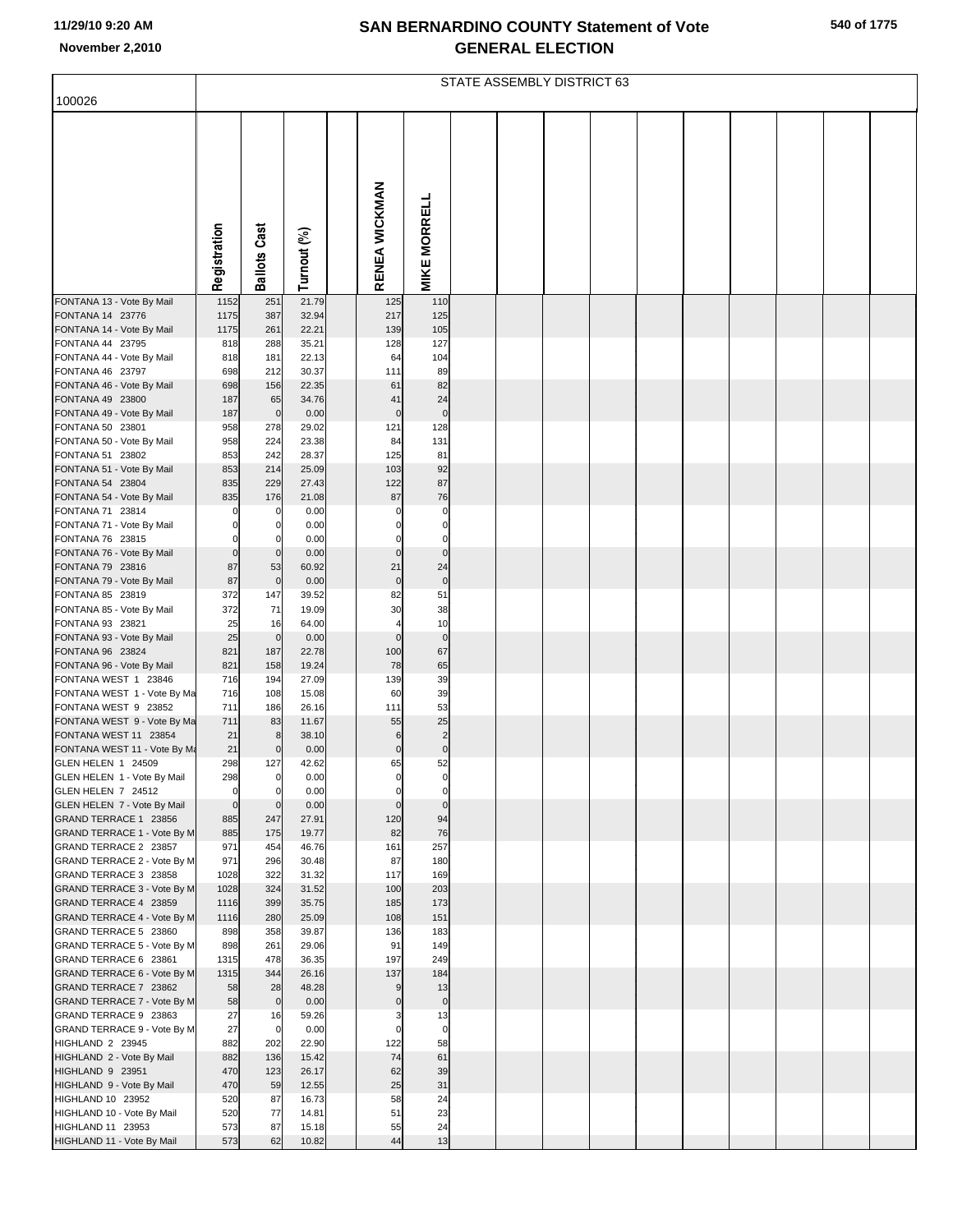|  | 541 of 1775 |
|--|-------------|
|  |             |

|                                                                                                                                  | STATE ASSEMBLY DISTRICT 63                 |                                 |                                           |  |                                      |                                   |             |  |  |  |  |                                               |  |           |  |
|----------------------------------------------------------------------------------------------------------------------------------|--------------------------------------------|---------------------------------|-------------------------------------------|--|--------------------------------------|-----------------------------------|-------------|--|--|--|--|-----------------------------------------------|--|-----------|--|
| 100026                                                                                                                           |                                            |                                 |                                           |  |                                      |                                   |             |  |  |  |  |                                               |  |           |  |
|                                                                                                                                  | Registration                               | <b>Ballots Cast</b>             | Turnout (%)                               |  | RENEA WICKMAN                        | <b>MIKE MORRELL</b>               |             |  |  |  |  |                                               |  |           |  |
| HIGHLAND 13 23954                                                                                                                |                                            | 208                             | 25.90                                     |  |                                      |                                   |             |  |  |  |  |                                               |  |           |  |
| HIGHLAND 13 - Vote By Mail<br>HIGHLAND 14 23955<br>HIGHLAND 14 - Vote By Mail<br>HIGHLAND 15 23956<br>HIGHLAND 15 - Vote By Mail | 803<br>803<br>1144<br>1144<br>1059<br>1059 | 121<br>275<br>212<br>286<br>156 | 15.07<br>24.04<br>18.53<br>27.01<br>14.73 |  | 115<br>68<br>147<br>111<br>167<br>90 | 66<br>44<br>105<br>83<br>95<br>60 |             |  |  |  |  |                                               |  |           |  |
| HIGHLAND 16 23957<br>HIGHLAND 16 - Vote By Mail                                                                                  | 1059<br>1059                               | 334<br>206                      | 31.54<br>19.45                            |  | 155<br>104                           | 143<br>90                         |             |  |  |  |  |                                               |  |           |  |
| HIGHLAND 25 23966                                                                                                                | 357                                        | 119                             | 33.33                                     |  | 50                                   | 54                                |             |  |  |  |  |                                               |  |           |  |
| HIGHLAND 25 - Vote By Mail<br>HIGHLAND 34 23971<br>HIGHLAND 34 - Vote By Mail<br>HIGHLAND 39 23973                               | 357<br>12<br>12<br>812                     | 80<br>6<br>0<br>145             | 22.41<br>50.00<br>0.00<br>17.86           |  | 32<br>$\Omega$<br>94                 | 44<br>5<br>$\mathbf 0$<br>42      |             |  |  |  |  |                                               |  |           |  |
| HIGHLAND 39 - Vote By Mail                                                                                                       | 812                                        | 84                              | 10.34                                     |  | 48                                   | 34                                |             |  |  |  |  |                                               |  |           |  |
| HIGHLAND 40 23974<br>HIGHLAND 40 - Vote By Mail                                                                                  | 592<br>592                                 | 117<br>128                      | 19.76<br>21.62                            |  | 79<br>72                             | 34<br>48                          |             |  |  |  |  |                                               |  |           |  |
| HIGHLAND 41 23975                                                                                                                | 609                                        | 107                             | 17.57                                     |  | 56                                   | 37                                |             |  |  |  |  |                                               |  |           |  |
| HIGHLAND 41 - Vote By Mail<br>HIGHLAND 42 23976                                                                                  | 609<br>307                                 | 89<br>88                        | 14.61<br>28.66                            |  | 57<br>36                             | 25<br>45                          |             |  |  |  |  |                                               |  |           |  |
| HIGHLAND 42 - Vote By Mail                                                                                                       | 307                                        | 66                              | 21.50                                     |  | 32                                   | 32                                |             |  |  |  |  |                                               |  |           |  |
| HIGHLAND 43 23977<br>HIGHLAND 43 - Vote By Mail                                                                                  | 898<br>898                                 | 285<br>145                      | 31.74<br>16.15                            |  | 156<br>66                            | 95<br>67                          |             |  |  |  |  |                                               |  |           |  |
| HIGHLAND 44 23978                                                                                                                | 7                                          | $\overline{2}$                  | 28.57                                     |  |                                      |                                   | *********** |  |  |  |  | Insufficient Turnout to Protect Voter Privacy |  | ********* |  |
| HIGHLAND 44 - Vote By Mail<br>LOMA LINDA 1 23986                                                                                 | $\overline{7}$<br>636                      | $\mathbf 0$<br>184              | 0.00<br>28.93                             |  | $\mathbf 0$<br>67                    | $\Omega$<br>102                   |             |  |  |  |  |                                               |  |           |  |
| LOMA LINDA 1 - Vote By Mail                                                                                                      | 636                                        | 229                             | 36.01                                     |  | 98                                   | 112                               |             |  |  |  |  |                                               |  |           |  |
| LOMA LINDA 2 23987                                                                                                               | 904                                        | 305<br>217                      | 33.74                                     |  | 109<br>93                            | 152<br>109                        |             |  |  |  |  |                                               |  |           |  |
| LOMA LINDA 2 - Vote By Mail<br>LOMA LINDA 3 23988                                                                                | 904<br>994                                 | 241                             | 24.00<br>24.25                            |  | 122                                  | 101                               |             |  |  |  |  |                                               |  |           |  |
| LOMA LINDA 3 - Vote By Mail                                                                                                      | 994                                        | 184                             | 18.51                                     |  | 88                                   | 80                                |             |  |  |  |  |                                               |  |           |  |
| LOMA LINDA 4 23989<br>LOMA LINDA 4 - Vote By Mail                                                                                | 843<br>843                                 | 189<br>182                      | 22.42<br>21.59                            |  | 98<br>75                             | 81<br>94                          |             |  |  |  |  |                                               |  |           |  |
| LOMA LINDA 5 23990                                                                                                               | 783                                        | 211                             | 26.95                                     |  | 93                                   | 83                                |             |  |  |  |  |                                               |  |           |  |
| LOMA LINDA 5 - Vote By Mail<br>LOMA LINDA 6 23991                                                                                | 783<br>622                                 | 139<br>194                      | 17.75<br>31.19                            |  | 42<br>54                             | 81<br>125                         |             |  |  |  |  |                                               |  |           |  |
| LOMA LINDA 6 - Vote By Mail                                                                                                      | 622                                        | 196                             | 31.51                                     |  | 42                                   | 137                               |             |  |  |  |  |                                               |  |           |  |
| LOMA LINDA 7 23992<br>LOMA LINDA 7 - Vote By Mail                                                                                | 741<br>741                                 | 227<br>169                      | 30.63<br>22.81                            |  | 73<br>52                             | 129<br>106                        |             |  |  |  |  |                                               |  |           |  |
| LOMA LINDA 8 23993                                                                                                               | 978                                        | 327                             | 33.44                                     |  | 119                                  | 170                               |             |  |  |  |  |                                               |  |           |  |
| LOMA LINDA 8 - Vote By Mail<br>LOMA LINDA 9 23994                                                                                | 978<br>$\Omega$                            | 234<br>$\Omega$                 | 23.93<br>0.00                             |  | 75<br>$\Omega$                       | 141<br>0                          |             |  |  |  |  |                                               |  |           |  |
| LOMA LINDA 9 - Vote By Mail                                                                                                      |                                            |                                 | 0.00                                      |  |                                      | $\Omega$                          |             |  |  |  |  |                                               |  |           |  |
| LOMA LINDA 10 24000<br>LOMA LINDA 10 - Vote By Mail                                                                              | $\mathbf 0$<br>$\pmb{0}$                   | $\mathbf{0}$<br>$\mathbf 0$     | 0.00<br>0.00                              |  | $\mathbf 0$<br>$\mathbf 0$           | $\pmb{0}$<br>$\mathbf 0$          |             |  |  |  |  |                                               |  |           |  |
| LOMA LINDA 11 23995                                                                                                              | 595                                        | 191                             | 32.10                                     |  | 63                                   | 107                               |             |  |  |  |  |                                               |  |           |  |
| LOMA LINDA 11 - Vote By Mail<br>LOMA LINDA 12 23996                                                                              | 595<br>846                                 | 167<br>305                      | 28.07<br>36.05                            |  | 38<br>128                            | 107<br>138                        |             |  |  |  |  |                                               |  |           |  |
| LOMA LINDA 12 - Vote By Mail                                                                                                     | 846                                        | 202                             | 23.88                                     |  | 83                                   | 98                                |             |  |  |  |  |                                               |  |           |  |
| LOMA LINDA 13 23997                                                                                                              | 1099<br>1099                               | 312<br>244                      | 28.39<br>22.20                            |  | 136<br>97                            | 142<br>127                        |             |  |  |  |  |                                               |  |           |  |
| LOMA LINDA 13 - Vote By Mail<br>LOMA LINDA 15 23998                                                                              | 436                                        | 110                             | 25.23                                     |  | 54                                   | 53                                |             |  |  |  |  |                                               |  |           |  |
| LOMA LINDA 15 - Vote By Mail                                                                                                     | 436                                        | 98<br>$\mathbf 0$               | 22.48                                     |  | 48<br>$\mathbf 0$                    | 46                                |             |  |  |  |  |                                               |  |           |  |
| LOMA LINDA 17 23999<br>LOMA LINDA 17 - Vote By Mail                                                                              | 245<br>245                                 | 100                             | 0.00<br>40.82                             |  | 16                                   | $\pmb{0}$<br>77                   |             |  |  |  |  |                                               |  |           |  |
| LOMA LINDA 18 24001                                                                                                              | $\mathbf 0$                                | $\mathbf{0}$                    | 0.00                                      |  | $\mathbf 0$                          | $\pmb{0}$                         |             |  |  |  |  |                                               |  |           |  |
| LOMA LINDA 18 - Vote By Mail<br>LOMA LINDA 19 24002                                                                              | $\mathbf 0$<br>$\mathbf 0$                 | $\mathbf{0}$<br>$\mathbf{0}$    | 0.00<br>0.00                              |  | $\mathbf 0$<br>$\mathbf 0$           | $\pmb{0}$<br>$\pmb{0}$            |             |  |  |  |  |                                               |  |           |  |
| LOMA LINDA 19 - Vote By Mail                                                                                                     |                                            |                                 | 0.00                                      |  |                                      | 0                                 |             |  |  |  |  |                                               |  |           |  |
| MENTONE 1 24260<br>MENTONE 1 - Vote By Mail                                                                                      |                                            |                                 | 0.00<br>0.00                              |  | 0<br>0                               | 0<br>0                            |             |  |  |  |  |                                               |  |           |  |
| MISSION 1 24270                                                                                                                  | 21                                         | 19                              | 90.48                                     |  | 8                                    | 9                                 |             |  |  |  |  |                                               |  |           |  |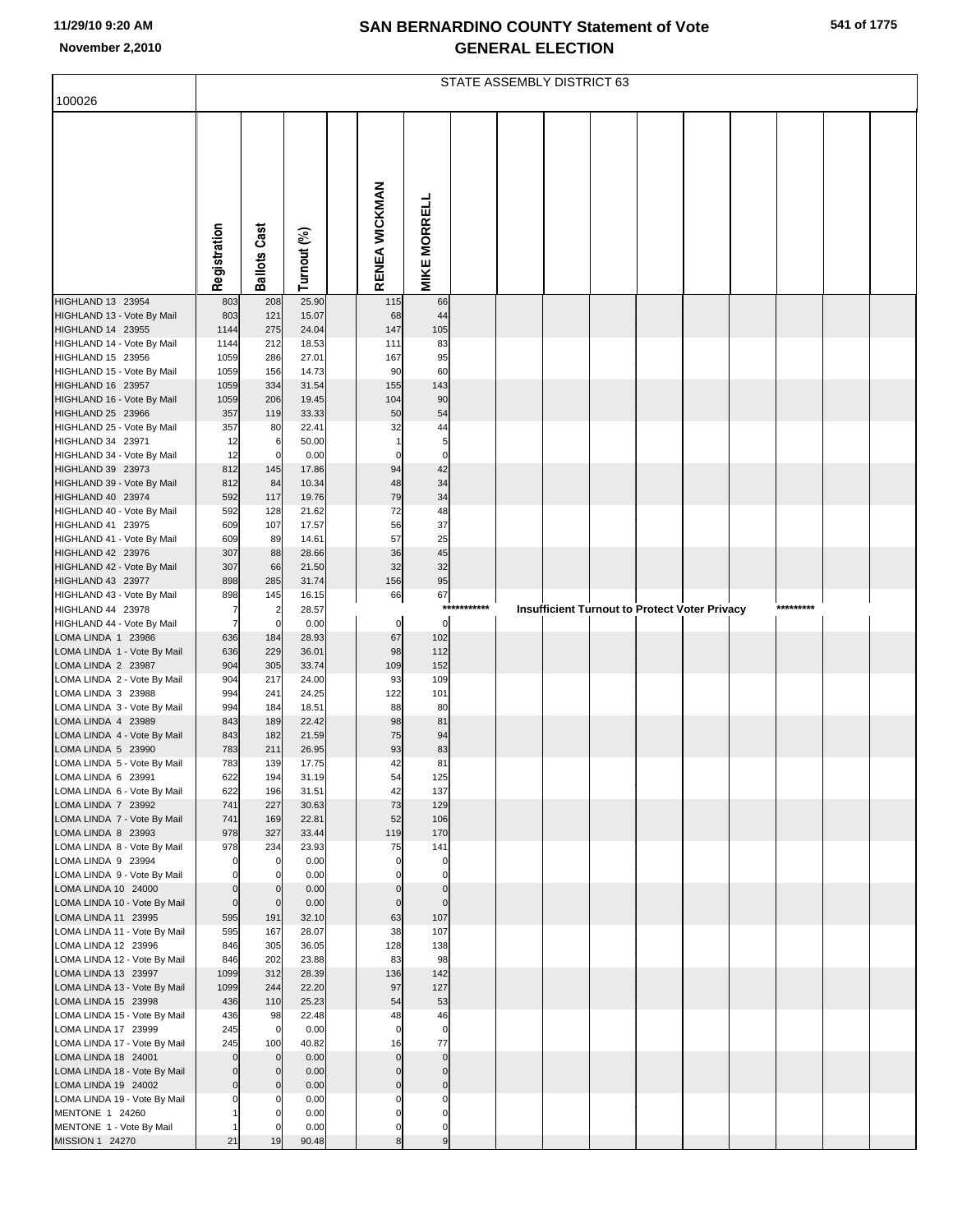|                                                          | STATE ASSEMBLY DISTRICT 63 |                     |                |  |                   |                      |         |  |  |                                               |  |  |  |           |  |  |
|----------------------------------------------------------|----------------------------|---------------------|----------------|--|-------------------|----------------------|---------|--|--|-----------------------------------------------|--|--|--|-----------|--|--|
| 100026                                                   |                            |                     |                |  |                   |                      |         |  |  |                                               |  |  |  |           |  |  |
|                                                          |                            |                     |                |  |                   |                      |         |  |  |                                               |  |  |  |           |  |  |
|                                                          |                            |                     |                |  |                   |                      |         |  |  |                                               |  |  |  |           |  |  |
|                                                          |                            |                     |                |  |                   |                      |         |  |  |                                               |  |  |  |           |  |  |
|                                                          |                            |                     |                |  |                   |                      |         |  |  |                                               |  |  |  |           |  |  |
|                                                          |                            |                     |                |  |                   |                      |         |  |  |                                               |  |  |  |           |  |  |
|                                                          |                            |                     |                |  |                   |                      |         |  |  |                                               |  |  |  |           |  |  |
|                                                          |                            |                     |                |  |                   |                      |         |  |  |                                               |  |  |  |           |  |  |
|                                                          | Registration               | <b>Ballots Cast</b> | Turnout (%)    |  | RENEA WICKMAN     | <b>MIKE MORRELL</b>  |         |  |  |                                               |  |  |  |           |  |  |
| MISSION 1 - Vote By Mail                                 | 21                         | $\mathbf 0$         | 0.00           |  | $\mathbf 0$       | $\mathbf 0$          |         |  |  |                                               |  |  |  |           |  |  |
| MISSION 2 24271<br>MISSION 2 - Vote By Mail              | 61<br>61                   | 42<br>$\mathbf{0}$  | 68.85<br>0.00  |  | 11<br>$\mathbf 0$ | 28<br>$\mathbf 0$    |         |  |  |                                               |  |  |  |           |  |  |
| MUSCOY 1 24518                                           | $\Omega$                   |                     | 0.00           |  | $\mathbf 0$       | $\Omega$             |         |  |  |                                               |  |  |  |           |  |  |
| MUSCOY 1 - Vote By Mail                                  | $\mathbf 0$                | 0                   | 0.00           |  | $\overline{0}$    | $\boldsymbol{0}$     | ******* |  |  |                                               |  |  |  | ********* |  |  |
| NATIONAL FOREST 31 23507<br>NATIONAL FOREST 31 - Vote By |                            | $\overline{0}$      | 100.00<br>0.00 |  | $\overline{0}$    | $***$<br>$\mathbf 0$ |         |  |  | Insufficient Turnout to Protect Voter Privacy |  |  |  |           |  |  |
| NATIONAL FOREST 38 23509                                 | 97                         | 56                  | 57.73          |  | 15                | 38                   |         |  |  |                                               |  |  |  |           |  |  |
| NATIONAL FOREST 38 - Vote By                             | 97                         | $\mathbf 0$         | 0.00           |  | $\mathbf 0$       | $\mathbf 0$          |         |  |  |                                               |  |  |  |           |  |  |
| RANCHO CUCAMONGA 1 241<br>RANCHO CUCAMONGA 1 - Vot       | 845<br>845                 | 257<br>313          | 30.41<br>37.04 |  | 61<br>60          | 177<br>233           |         |  |  |                                               |  |  |  |           |  |  |
| RANCHO CUCAMONGA 2 241                                   | 771                        | 232                 | 30.09          |  | 55                | 159                  |         |  |  |                                               |  |  |  |           |  |  |
| RANCHO CUCAMONGA 2 - Vot                                 | 771                        | 280                 | 36.32          |  | 56                | 206                  |         |  |  |                                               |  |  |  |           |  |  |
| RANCHO CUCAMONGA 3 241<br>RANCHO CUCAMONGA 3 - Vot       | 875<br>875                 | 342<br>308          | 39.09<br>35.20 |  | 79<br>68          | 228<br>217           |         |  |  |                                               |  |  |  |           |  |  |
| RANCHO CUCAMONGA 4 241                                   | 834                        | 301                 | 36.09          |  | 66                | 204                  |         |  |  |                                               |  |  |  |           |  |  |
| RANCHO CUCAMONGA 4 - Vot                                 | 834                        | 270                 | 32.37          |  | 61                | 190                  |         |  |  |                                               |  |  |  |           |  |  |
| RANCHO CUCAMONGA 5 241                                   | 906                        | 258<br>274          | 28.48          |  | 54<br>54          | 189<br>210           |         |  |  |                                               |  |  |  |           |  |  |
| RANCHO CUCAMONGA 5 - Vot<br>RANCHO CUCAMONGA 6 241       | 906<br>936                 | 284                 | 30.24<br>30.34 |  | 84                | 177                  |         |  |  |                                               |  |  |  |           |  |  |
| RANCHO CUCAMONGA 6 - Vot                                 | 936                        | 337                 | 36.00          |  | 68                | 254                  |         |  |  |                                               |  |  |  |           |  |  |
| RANCHO CUCAMONGA 7 241                                   | 965                        | 329                 | 34.09          |  | 70                | 240                  |         |  |  |                                               |  |  |  |           |  |  |
| RANCHO CUCAMONGA 7 - Vot<br>RANCHO CUCAMONGA 8 241       | 965<br>940                 | 303<br>338          | 31.40<br>35.96 |  | 71<br>104         | 210<br>203           |         |  |  |                                               |  |  |  |           |  |  |
| RANCHO CUCAMONGA 8 - Vot                                 | 940                        | 333                 | 35.43          |  | 83                | 227                  |         |  |  |                                               |  |  |  |           |  |  |
| RANCHO CUCAMONGA 9 241                                   | 882                        | 323                 | 36.62          |  | 90                | 208                  |         |  |  |                                               |  |  |  |           |  |  |
| RANCHO CUCAMONGA 9 - Vot<br>RANCHO CUCAMONGA 10 24       | 882<br>942                 | 284<br>269          | 32.20<br>28.56 |  | 78<br>93          | 192<br>143           |         |  |  |                                               |  |  |  |           |  |  |
| RANCHO CUCAMONGA 10 - Vo                                 | 942                        | 288                 | 30.57          |  | 97                | 170                  |         |  |  |                                               |  |  |  |           |  |  |
| RANCHO CUCAMONGA 11 24                                   | 919                        | 477                 | 51.90          |  | 156               | 274                  |         |  |  |                                               |  |  |  |           |  |  |
| RANCHO CUCAMONGA 11 - Vo<br>RANCHO CUCAMONGA 12 24       | 919<br>855                 | 237<br>262          | 25.79<br>30.64 |  | 74<br>101         | 140<br>119           |         |  |  |                                               |  |  |  |           |  |  |
| RANCHO CUCAMONGA 12 - Vo                                 | 855                        | 219                 | 25.61          |  | 58                | 138                  |         |  |  |                                               |  |  |  |           |  |  |
| RANCHO CUCAMONGA 13 24                                   | 825                        | 256                 | 31.03          |  | <b>130</b>        | 96                   |         |  |  |                                               |  |  |  |           |  |  |
| RANCHO CUCAMONGA 13 - Vo<br>RANCHO CUCAMONGA 14 24       | 825<br>942                 | 173<br>362          | 20.97<br>38.43 |  | 80<br>114         | 74<br>218            |         |  |  |                                               |  |  |  |           |  |  |
| RANCHO CUCAMONGA 14 - Vo                                 | 942                        | 248                 | 26.33          |  | 93                | 128                  |         |  |  |                                               |  |  |  |           |  |  |
| RANCHO CUCAMONGA 15 24                                   | 944                        | 341                 | 36.12          |  | 130               | 177                  |         |  |  |                                               |  |  |  |           |  |  |
| RANCHO CUCAMONGA 15 - Vo<br>RANCHO CUCAMONGA 16 24       | 944<br>918                 | 198<br>308          | 20.97<br>33.55 |  | 74<br>115         | 113<br>167           |         |  |  |                                               |  |  |  |           |  |  |
| RANCHO CUCAMONGA 16 - Vo                                 | 918                        | 236                 | 25.71          |  | 76                | 142                  |         |  |  |                                               |  |  |  |           |  |  |
| RANCHO CUCAMONGA 17 24                                   | 826                        | 273                 | 33.05          |  | 86                | 160                  |         |  |  |                                               |  |  |  |           |  |  |
| RANCHO CUCAMONGA 17 - Vo<br>RANCHO CUCAMONGA 18 24       | 826<br>770                 | 227<br>263          | 27.48<br>34.16 |  | 57<br>91          | 156<br>155           |         |  |  |                                               |  |  |  |           |  |  |
| RANCHO CUCAMONGA 18 - Vo                                 | 770                        | 242                 | 31.43          |  | 56                | 166                  |         |  |  |                                               |  |  |  |           |  |  |
| RANCHO CUCAMONGA 19 24                                   | 855                        | 307                 | 35.91          |  | 85                | 196                  |         |  |  |                                               |  |  |  |           |  |  |
| RANCHO CUCAMONGA 19 - Vo<br>RANCHO CUCAMONGA 20 24       | 855<br>942                 | 292<br>305          | 34.15<br>32.38 |  | 68<br>91          | 196<br>190           |         |  |  |                                               |  |  |  |           |  |  |
| RANCHO CUCAMONGA 20 - Vo                                 | 942                        | 300                 | 31.85          |  | 76                | 206                  |         |  |  |                                               |  |  |  |           |  |  |
| RANCHO CUCAMONGA 21 24                                   | 774                        | 264                 | 34.11          |  | 70                | 170                  |         |  |  |                                               |  |  |  |           |  |  |
| RANCHO CUCAMONGA 21 - Vo<br>RANCHO CUCAMONGA 22 24       | 774<br>988                 | 252<br>398          | 32.56<br>40.28 |  | 54<br>140         | 182<br>209           |         |  |  |                                               |  |  |  |           |  |  |
| RANCHO CUCAMONGA 22 - Vo                                 | 988                        | 215                 | 21.76          |  | 81                | 119                  |         |  |  |                                               |  |  |  |           |  |  |
| RANCHO CUCAMONGA 23 24                                   | 857                        | 438                 | 51.11          |  | 170               | 225                  |         |  |  |                                               |  |  |  |           |  |  |
| RANCHO CUCAMONGA 23 - Vo<br>RANCHO CUCAMONGA 24 24       | 857<br>907                 | 254<br>36           | 29.64<br>3.97  |  | 69<br>5           | 163<br>25            |         |  |  |                                               |  |  |  |           |  |  |
| RANCHO CUCAMONGA 24 - Vo                                 | 907                        | 303                 | 33.41          |  | 64                | 228                  |         |  |  |                                               |  |  |  |           |  |  |
| RANCHO CUCAMONGA 25 24                                   | 949                        | 339                 | 35.72          |  | 144               | 163                  |         |  |  |                                               |  |  |  |           |  |  |
| RANCHO CUCAMONGA 25 - Vo<br>RANCHO CUCAMONGA 26 24       | 949<br>895                 | 289<br>272          | 30.45<br>30.39 |  | 109<br>118        | 160<br>131           |         |  |  |                                               |  |  |  |           |  |  |
| RANCHO CUCAMONGA 26 - Vo                                 | 895                        | 247                 | 27.60          |  | 80                | 143                  |         |  |  |                                               |  |  |  |           |  |  |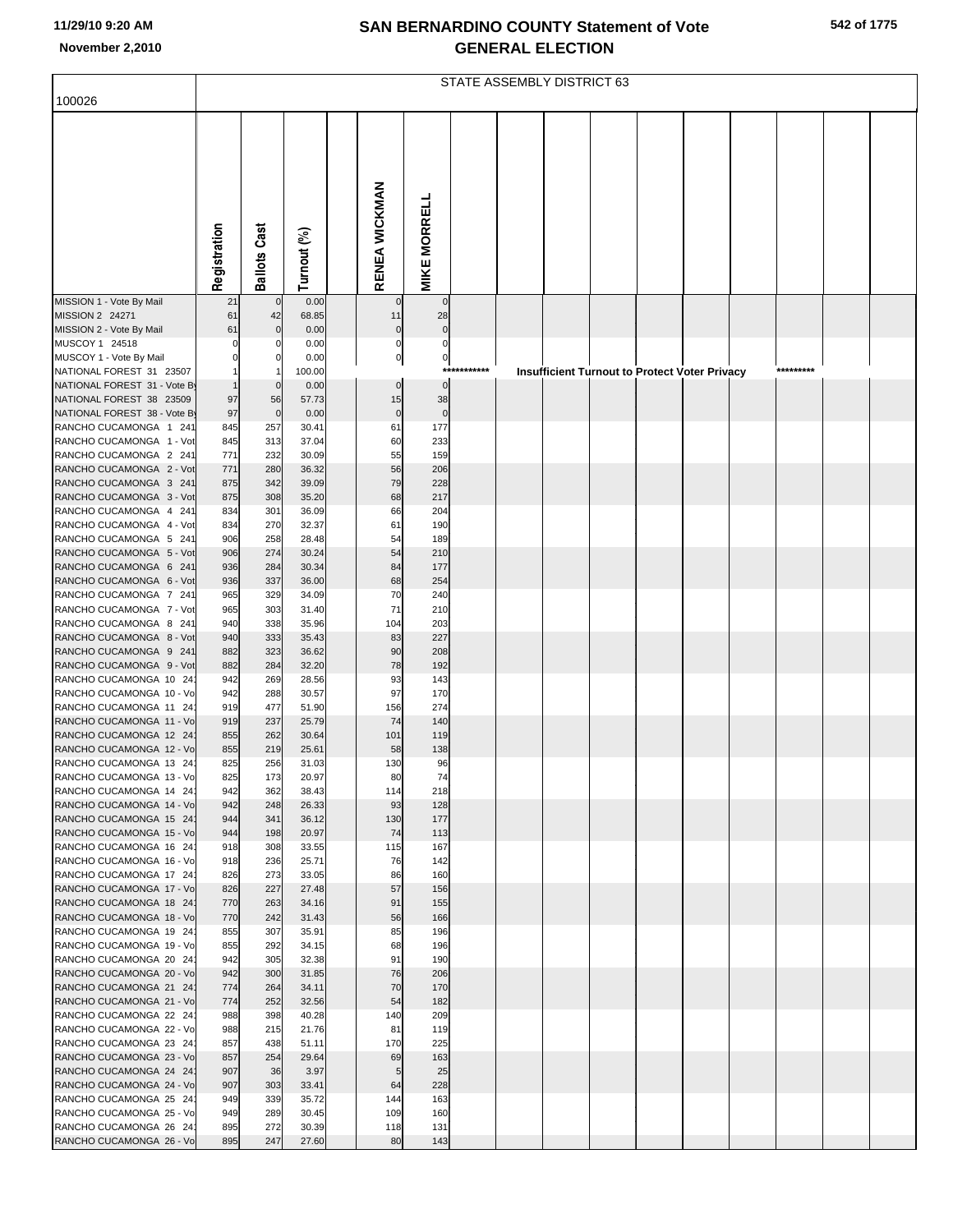|  | 543 of 1775 |
|--|-------------|
|  |             |

|                                                    | STATE ASSEMBLY DISTRICT 63 |                     |                |  |               |                     |  |  |  |  |  |  |  |  |  |
|----------------------------------------------------|----------------------------|---------------------|----------------|--|---------------|---------------------|--|--|--|--|--|--|--|--|--|
| 100026                                             |                            |                     |                |  |               |                     |  |  |  |  |  |  |  |  |  |
|                                                    |                            |                     |                |  |               |                     |  |  |  |  |  |  |  |  |  |
|                                                    |                            |                     |                |  |               |                     |  |  |  |  |  |  |  |  |  |
|                                                    |                            |                     |                |  |               |                     |  |  |  |  |  |  |  |  |  |
|                                                    |                            |                     |                |  |               |                     |  |  |  |  |  |  |  |  |  |
|                                                    |                            |                     |                |  |               |                     |  |  |  |  |  |  |  |  |  |
|                                                    |                            |                     |                |  |               |                     |  |  |  |  |  |  |  |  |  |
|                                                    |                            |                     |                |  |               |                     |  |  |  |  |  |  |  |  |  |
|                                                    |                            |                     |                |  |               |                     |  |  |  |  |  |  |  |  |  |
|                                                    | Registration               | <b>Ballots Cast</b> | Turnout (%)    |  | RENEA WICKMAN | <b>MIKE MORRELL</b> |  |  |  |  |  |  |  |  |  |
|                                                    |                            |                     |                |  |               |                     |  |  |  |  |  |  |  |  |  |
| RANCHO CUCAMONGA 27 24                             | 939                        | 312                 | 33.23          |  | 102           | 184                 |  |  |  |  |  |  |  |  |  |
| RANCHO CUCAMONGA 27 - Vo                           | 939                        | 247<br>294          | 26.30          |  | 63<br>102     | 170<br>159          |  |  |  |  |  |  |  |  |  |
| RANCHO CUCAMONGA 28 24<br>RANCHO CUCAMONGA 28 - Vo | 920<br>920                 | 267                 | 31.96<br>29.02 |  | 97            | 160                 |  |  |  |  |  |  |  |  |  |
| RANCHO CUCAMONGA 29 24                             | 958                        | 346                 | 36.12          |  | 108           | 210                 |  |  |  |  |  |  |  |  |  |
| RANCHO CUCAMONGA 29 - Vo                           | 958                        | 217                 | 22.65          |  | 61            | 136                 |  |  |  |  |  |  |  |  |  |
| RANCHO CUCAMONGA 30 24<br>RANCHO CUCAMONGA 30 - Vo | 426                        | 154<br>70           | 36.15          |  | 63<br>22      | 69                  |  |  |  |  |  |  |  |  |  |
| RANCHO CUCAMONGA 31 24                             | 426<br>921                 | 372                 | 16.43<br>40.39 |  | 134           | 41<br>193           |  |  |  |  |  |  |  |  |  |
| RANCHO CUCAMONGA 31 - Vo                           | 921                        | 187                 | 20.30          |  | 58            | 111                 |  |  |  |  |  |  |  |  |  |
| RANCHO CUCAMONGA 32 24                             | 914                        | 333                 | 36.43          |  | 117           | 181                 |  |  |  |  |  |  |  |  |  |
| RANCHO CUCAMONGA 32 - Vo                           | 914                        | 192                 | 21.01          |  | 63<br>87      | 112                 |  |  |  |  |  |  |  |  |  |
| RANCHO CUCAMONGA 33 24<br>RANCHO CUCAMONGA 33 - Vo | 826<br>826                 | 226<br>251          | 27.36<br>30.39 |  | 82            | 114<br>155          |  |  |  |  |  |  |  |  |  |
| RANCHO CUCAMONGA 34 24                             | 828                        | 335                 | 40.46          |  | 124           | 168                 |  |  |  |  |  |  |  |  |  |
| RANCHO CUCAMONGA 34 - Vo                           | 828                        | 211                 | 25.48          |  | 90            | 113                 |  |  |  |  |  |  |  |  |  |
| RANCHO CUCAMONGA 35 24                             | 940                        | 288<br>222          | 30.64          |  | 119           | 140                 |  |  |  |  |  |  |  |  |  |
| RANCHO CUCAMONGA 35 - Vo<br>RANCHO CUCAMONGA 36 24 | 940<br>947                 | 353                 | 23.62<br>37.28 |  | 61<br>121     | 144<br>198          |  |  |  |  |  |  |  |  |  |
| RANCHO CUCAMONGA 36 - Vo                           | 947                        | 236                 | 24.92          |  | 72            | 150                 |  |  |  |  |  |  |  |  |  |
| RANCHO CUCAMONGA 37 24                             | 947                        | 252                 | 26.61          |  | 80            | 137                 |  |  |  |  |  |  |  |  |  |
| RANCHO CUCAMONGA 37 - Vo                           | 947                        | 293<br>271          | 30.94          |  | 111           | 168                 |  |  |  |  |  |  |  |  |  |
| RANCHO CUCAMONGA 38 24<br>RANCHO CUCAMONGA 38 - Vo | 855<br>855                 | 220                 | 31.70<br>25.73 |  | 99<br>77      | 145<br>121          |  |  |  |  |  |  |  |  |  |
| RANCHO CUCAMONGA 39 24                             | 680                        | 254                 | 37.35          |  | 80            | 159                 |  |  |  |  |  |  |  |  |  |
| RANCHO CUCAMONGA 39 - Vo                           | 680                        | 183                 | 26.91          |  | 44            | 130                 |  |  |  |  |  |  |  |  |  |
| RANCHO CUCAMONGA 40 24<br>RANCHO CUCAMONGA 40 - Vo | 667<br>667                 | 238<br>165          | 35.68<br>24.74 |  | 97<br>52      | 120<br>97           |  |  |  |  |  |  |  |  |  |
| RANCHO CUCAMONGA 41 24                             | 949                        | 339                 | 35.72          |  | 126           | 171                 |  |  |  |  |  |  |  |  |  |
| RANCHO CUCAMONGA 41 - Vo                           | 949                        | 204                 | 21.50          |  | 69            | 122                 |  |  |  |  |  |  |  |  |  |
| RANCHO CUCAMONGA 42 24                             | 938                        | 331                 | 35.29          |  | 141           | 161                 |  |  |  |  |  |  |  |  |  |
| RANCHO CUCAMONGA 42 - Vo<br>RANCHO CUCAMONGA 43 24 | 938<br>897                 | 250<br>309          | 26.65<br>34.45 |  | 92<br>103     | 144<br>173          |  |  |  |  |  |  |  |  |  |
| RANCHO CUCAMONGA 43 - Vo                           | 897                        | 230                 | 25.64          |  | 96            | 119                 |  |  |  |  |  |  |  |  |  |
| RANCHO CUCAMONGA 44 24                             | 970                        | 310                 | 31.96          |  | 141           | 137                 |  |  |  |  |  |  |  |  |  |
| RANCHO CUCAMONGA 44 - Vo                           | 970                        | 296                 | 30.52          |  | 114           | 160                 |  |  |  |  |  |  |  |  |  |
| RANCHO CUCAMONGA 45 24<br>RANCHO CUCAMONGA 45 - Vo | 943<br>943                 | 254<br>223          | 26.94<br>23.65 |  | 127<br>102    | 100<br>108          |  |  |  |  |  |  |  |  |  |
| RANCHO CUCAMONGA 46 24                             | 948                        | 305                 | 32.17          |  | 147           | 127                 |  |  |  |  |  |  |  |  |  |
| RANCHO CUCAMONGA 46 - Vo                           | 948                        | 254                 | 26.79          |  | 90            | 140                 |  |  |  |  |  |  |  |  |  |
| RANCHO CUCAMONGA 47 24<br>RANCHO CUCAMONGA 47 - Vo | 914<br>914                 | 265<br>209          | 28.99<br>22.87 |  | 117<br>85     | 120<br>110          |  |  |  |  |  |  |  |  |  |
| RANCHO CUCAMONGA 48 24                             | 912                        | 261                 | 28.62          |  | 134           | 104                 |  |  |  |  |  |  |  |  |  |
| RANCHO CUCAMONGA 48 - Vo                           | 912                        | 270                 | 29.61          |  | 132           | 116                 |  |  |  |  |  |  |  |  |  |
| RANCHO CUCAMONGA 49 24                             | 860                        | 277                 | 32.21          |  | 117           | 132                 |  |  |  |  |  |  |  |  |  |
| RANCHO CUCAMONGA 49 - Vo<br>RANCHO CUCAMONGA 50 24 | 860<br>984                 | 248<br>276          | 28.84<br>28.05 |  | 97<br>119     | 132<br>124          |  |  |  |  |  |  |  |  |  |
| RANCHO CUCAMONGA 50 - Vo                           | 984                        | 237                 | 24.09          |  | 86            | 137                 |  |  |  |  |  |  |  |  |  |
| RANCHO CUCAMONGA 51 24                             | 841                        | 300                 | 35.67          |  | 155           | 112                 |  |  |  |  |  |  |  |  |  |
| RANCHO CUCAMONGA 51 - Vo                           | 841                        | 173                 | 20.57          |  | 84            | 68                  |  |  |  |  |  |  |  |  |  |
| RANCHO CUCAMONGA 52 24<br>RANCHO CUCAMONGA 52 - Vo | 842<br>842                 | 228<br>167          | 27.08<br>19.83 |  | 119<br>88     | 82<br>70            |  |  |  |  |  |  |  |  |  |
| RANCHO CUCAMONGA 53 24                             | 468                        | 142                 | 30.34          |  | 91            | 36                  |  |  |  |  |  |  |  |  |  |
| RANCHO CUCAMONGA 53 - Vo                           | 468                        | 75                  | 16.03          |  | 37            | 33                  |  |  |  |  |  |  |  |  |  |
| RANCHO CUCAMONGA 54 24                             | 955                        | 322                 | 33.72          |  | 156           | 124                 |  |  |  |  |  |  |  |  |  |
| RANCHO CUCAMONGA 54 - Vo<br>RANCHO CUCAMONGA 55 24 | 955<br>821                 | 228<br>202          | 23.87<br>24.60 |  | 112<br>98     | 100<br>85           |  |  |  |  |  |  |  |  |  |
| RANCHO CUCAMONGA 55 - Vo                           | 821                        | 255                 | 31.06          |  | 114           | 124                 |  |  |  |  |  |  |  |  |  |
| RANCHO CUCAMONGA 56 24                             | 889                        | 317                 | 35.66          |  | 166           | 130                 |  |  |  |  |  |  |  |  |  |
| RANCHO CUCAMONGA 56 - Vo                           | 889                        | 189                 | 21.26          |  | 88            | 100                 |  |  |  |  |  |  |  |  |  |
| RANCHO CUCAMONGA 57 24                             | 737                        | 183                 | 24.83          |  | 79            | 93                  |  |  |  |  |  |  |  |  |  |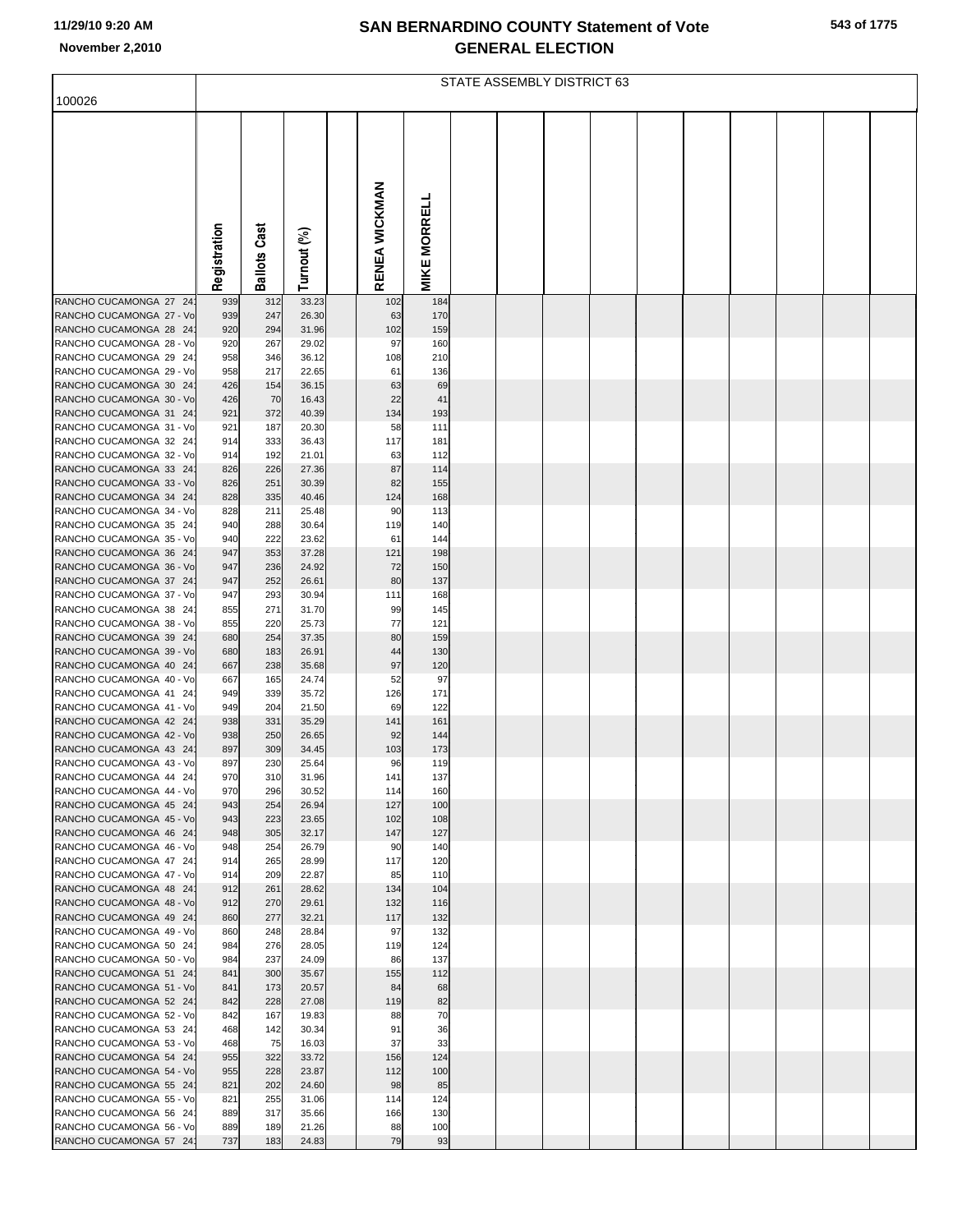| 544 of 1775 |  |  |
|-------------|--|--|
|             |  |  |

|                                                    | STATE ASSEMBLY DISTRICT 63 |                    |                |  |                   |                     |             |  |                                               |  |  |  |  |           |  |  |
|----------------------------------------------------|----------------------------|--------------------|----------------|--|-------------------|---------------------|-------------|--|-----------------------------------------------|--|--|--|--|-----------|--|--|
| 100026                                             |                            |                    |                |  |                   |                     |             |  |                                               |  |  |  |  |           |  |  |
|                                                    |                            |                    |                |  |                   |                     |             |  |                                               |  |  |  |  |           |  |  |
|                                                    |                            |                    |                |  |                   |                     |             |  |                                               |  |  |  |  |           |  |  |
|                                                    |                            |                    |                |  |                   |                     |             |  |                                               |  |  |  |  |           |  |  |
|                                                    |                            |                    |                |  |                   |                     |             |  |                                               |  |  |  |  |           |  |  |
|                                                    |                            |                    |                |  |                   |                     |             |  |                                               |  |  |  |  |           |  |  |
|                                                    |                            | Cast               |                |  |                   |                     |             |  |                                               |  |  |  |  |           |  |  |
|                                                    |                            |                    |                |  | ENEA WICKMAN      |                     |             |  |                                               |  |  |  |  |           |  |  |
|                                                    | Registration               | Ballots            | Turnout (%)    |  |                   | <b>MIKE MORRELL</b> |             |  |                                               |  |  |  |  |           |  |  |
| RANCHO CUCAMONGA 57 - Vo                           | 737                        | 161                | 21.85          |  | ∝<br>54           | 95                  |             |  |                                               |  |  |  |  |           |  |  |
| RANCHO CUCAMONGA 58 24                             | 422                        | 122                | 28.91          |  | 58                | 56                  |             |  |                                               |  |  |  |  |           |  |  |
| RANCHO CUCAMONGA 58 - Vo<br>RANCHO CUCAMONGA 59 24 | 422<br>998                 | 56<br>280          | 13.27<br>28.06 |  | 27<br>144         | 26<br>98            |             |  |                                               |  |  |  |  |           |  |  |
| RANCHO CUCAMONGA 59 - Vo                           | 998                        | 187                | 18.74          |  | 100               | 73                  |             |  |                                               |  |  |  |  |           |  |  |
| RANCHO CUCAMONGA 60 24<br>RANCHO CUCAMONGA 60 - Vo | 850<br>850                 | 221<br>135         | 26.00<br>15.88 |  | 121<br>80         | 77<br>46            |             |  |                                               |  |  |  |  |           |  |  |
| RANCHO CUCAMONGA 61 24                             | 854                        | 253                | 29.63          |  | 152               | 66                  |             |  |                                               |  |  |  |  |           |  |  |
| RANCHO CUCAMONGA 61 - Vo                           | 854                        | 168                | 19.67          |  | 87                | 73                  |             |  |                                               |  |  |  |  |           |  |  |
| RANCHO CUCAMONGA 62 24<br>RANCHO CUCAMONGA 62 - Vo | 717<br>717                 | 229<br>159         | 31.94<br>22.18 |  | 125<br>75         | 77<br>75            |             |  |                                               |  |  |  |  |           |  |  |
| RANCHO CUCAMONGA 63 24                             | 773                        | 260                | 33.64          |  | 84                | 148                 |             |  |                                               |  |  |  |  |           |  |  |
| RANCHO CUCAMONGA 63 - Vo<br>RANCHO CUCAMONGA 64 24 | 773<br>439                 | 176<br>174         | 22.77<br>39.64 |  | 52<br>64          | 103<br>94           |             |  |                                               |  |  |  |  |           |  |  |
| RANCHO CUCAMONGA 64 - Vo                           | 439                        | 114                | 25.97          |  | 28                | 75                  |             |  |                                               |  |  |  |  |           |  |  |
| RANCHO CUCAMONGA 65 24                             | 582                        | 171                | 29.38          |  | 77                | 79                  |             |  |                                               |  |  |  |  |           |  |  |
| RANCHO CUCAMONGA 65 - Vo<br>RANCHO CUCAMONGA 66 24 | 582<br>809                 | 110<br>222         | 18.90<br>27.44 |  | 40<br>115         | 60<br>82            |             |  |                                               |  |  |  |  |           |  |  |
| RANCHO CUCAMONGA 66 - Vo                           | 809                        | 175                | 21.63          |  | 78                | 83                  |             |  |                                               |  |  |  |  |           |  |  |
| RANCHO CUCAMONGA 67 24<br>RANCHO CUCAMONGA 67 - Vo | 915<br>915                 | 285<br>289         | 31.15<br>31.58 |  | 96<br>53          | 170<br>209          |             |  |                                               |  |  |  |  |           |  |  |
| RANCHO CUCAMONGA 68 24                             | 1091                       | 323                | 29.61          |  | 125               | 163                 |             |  |                                               |  |  |  |  |           |  |  |
| RANCHO CUCAMONGA 68 - Vo                           | 1091                       | 290                | 26.58          |  | 107               | 167                 |             |  |                                               |  |  |  |  |           |  |  |
| RANCHO CUCAMONGA 69 24<br>RANCHO CUCAMONGA 69 - Vo | 984<br>984                 | 281<br>264         | 28.56<br>26.83 |  | 135<br>117        | 121<br>127          |             |  |                                               |  |  |  |  |           |  |  |
| RANCHO CUCAMONGA 70 24                             | 921                        | 276                | 29.97          |  | 131               | 114                 |             |  |                                               |  |  |  |  |           |  |  |
| RANCHO CUCAMONGA 70 - Vo<br>RANCHO CUCAMONGA 71 24 | 921<br>863                 | 213<br>290         | 23.13<br>33.60 |  | 71<br>118         | 130<br>152          |             |  |                                               |  |  |  |  |           |  |  |
| RANCHO CUCAMONGA 71 - Vo                           | 863                        | 298                | 34.53          |  | 87                | 189                 |             |  |                                               |  |  |  |  |           |  |  |
| RANCHO CUCAMONGA 72 24<br>RANCHO CUCAMONGA 72 - Vo | 917                        | 318                | 34.68<br>26.72 |  | 104<br>78         | 173<br>149          |             |  |                                               |  |  |  |  |           |  |  |
| RANCHO CUCAMONGA 73 24                             | 917<br>694                 | 245<br>225         | 32.42          |  | 83                | 130                 |             |  |                                               |  |  |  |  |           |  |  |
| RANCHO CUCAMONGA 73 - Vo                           | 694                        | 234                | 33.72          |  | 70                | 149                 |             |  |                                               |  |  |  |  |           |  |  |
| RANCHO CUCAMONGA 74 24<br>RANCHO CUCAMONGA 74 - Vo | 752<br>752                 | 236<br>230         | 31.38<br>30.59 |  | 98<br>60          | 121<br>156          |             |  |                                               |  |  |  |  |           |  |  |
| RANCHO CUCAMONGA 75 24                             | 42                         | 31                 | 73.81          |  | 11                | 19                  |             |  |                                               |  |  |  |  |           |  |  |
| RANCHO CUCAMONGA 75 - Vo<br>RANCHO CUCAMONGA 76 24 | 42<br>483                  | $\mathbf 0$<br>154 | 0.00<br>31.88  |  | $\mathbf 0$<br>43 | $\mathbf 0$<br>102  |             |  |                                               |  |  |  |  |           |  |  |
| RANCHO CUCAMONGA 76 - Vo                           | 483                        | 207                | 42.86          |  | 40                | 155                 |             |  |                                               |  |  |  |  |           |  |  |
| RANCHO CUCAMONGA 77 24<br>RANCHO CUCAMONGA 77 - Vo | 53                         | 17                 | 32.08          |  | $\overline{7}$    | 8                   | *********** |  |                                               |  |  |  |  | ********* |  |  |
| RANCHO CUCAMONGA 81 24                             | 53<br>$\mathbf 0$          |                    | 1.89<br>0.00   |  |                   | $\mathbf 0$         |             |  | Insufficient Turnout to Protect Voter Privacy |  |  |  |  |           |  |  |
| RANCHO CUCAMONGA 81 - Vo                           | $\overline{0}$             | $\mathbf 0$        | 0.00           |  |                   | $\mathbf 0$         |             |  |                                               |  |  |  |  |           |  |  |
| RANCHO CUCAMONGA 82 24<br>RANCHO CUCAMONGA 82 - Vo | 45<br>45                   | 27<br>$\mathbf 0$  | 60.00<br>0.00  |  | $\mathbf 0$       | 21<br>$\pmb{0}$     |             |  |                                               |  |  |  |  |           |  |  |
| RANCHO CUCAMONGA 86 24                             | 924                        | 215                | 23.27          |  | 116               | 80                  |             |  |                                               |  |  |  |  |           |  |  |
| RANCHO CUCAMONGA 86 - Vo<br>RANCHO CUCAMONGA 87 24 | 924<br>756                 | 247<br>243         | 26.73<br>32.14 |  | 117<br>122        | 111<br>98           |             |  |                                               |  |  |  |  |           |  |  |
| RANCHO CUCAMONGA 87 - Vo                           | 756                        | 188                | 24.87          |  | 92                | 89                  |             |  |                                               |  |  |  |  |           |  |  |
| RANCHO CUCAMONGA 88 24                             | 649                        | 211                | 32.51          |  | 95                | 97                  |             |  |                                               |  |  |  |  |           |  |  |
| RANCHO CUCAMONGA 88 - Vo<br>RANCHO CUCAMONGA 89 24 | 649<br>855                 | 159<br>271         | 24.50<br>31.70 |  | 60<br>88          | 87<br>160           |             |  |                                               |  |  |  |  |           |  |  |
| RANCHO CUCAMONGA 89 - Vo                           | 855                        | 268                | 31.35          |  | 86                | 160                 |             |  |                                               |  |  |  |  |           |  |  |
| RANCHO CUCAMONGA 90 24<br>RANCHO CUCAMONGA 90 - Vo | 611<br>611                 | 220<br>151         | 36.01<br>24.71 |  | 83<br>49          | 115<br>96           |             |  |                                               |  |  |  |  |           |  |  |
| RANCHO CUCAMONGA 91 24                             | 769                        | 247                | 32.12          |  | 62                | 164                 |             |  |                                               |  |  |  |  |           |  |  |
| RANCHO CUCAMONGA 91 - Vo<br>RANCHO CUCAMONGA 92 24 | 769<br>806                 | 264<br>229         | 34.33<br>28.41 |  | 63<br>86          | 175<br>124          |             |  |                                               |  |  |  |  |           |  |  |
| RANCHO CUCAMONGA 92 - Vo                           | 806                        | 206                | 25.56          |  | 77                | 112                 |             |  |                                               |  |  |  |  |           |  |  |
| RANCHO CUCAMONGA 93 24                             | 940                        | 288                | 30.64          |  | 105               | 156                 |             |  |                                               |  |  |  |  |           |  |  |
| RANCHO CUCAMONGA 93 - Vo                           | 940                        | 209                | 22.23          |  | 85                | 107                 |             |  |                                               |  |  |  |  |           |  |  |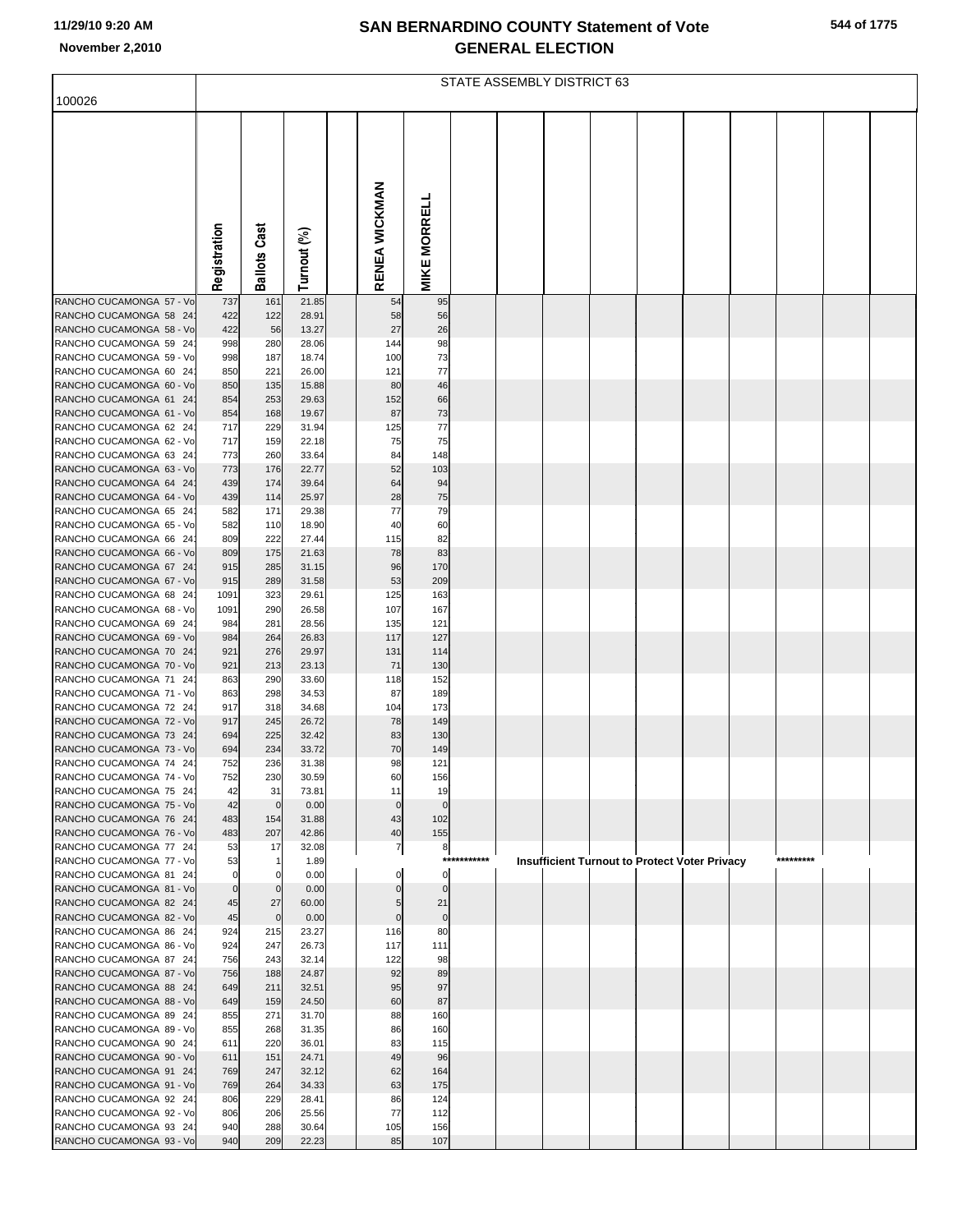|                                                      |              |                     |                |               |                     | STATE ASSEMBLY DISTRICT 63 |  |  |  |  |
|------------------------------------------------------|--------------|---------------------|----------------|---------------|---------------------|----------------------------|--|--|--|--|
| 100026                                               |              |                     |                |               |                     |                            |  |  |  |  |
|                                                      | Registration | <b>Ballots Cast</b> | Turnout (%)    | RENEA WICKMAN | <b>MIKE MORRELL</b> |                            |  |  |  |  |
| RANCHO CUCAMONGA 95 24                               | 812          | 272                 | 33.50          | 78            | 177                 |                            |  |  |  |  |
| RANCHO CUCAMONGA 95 - Vo                             | 812          | 280                 | 34.48          | 52            | 210                 |                            |  |  |  |  |
| RANCHO CUCAMONGA 96 24                               | 916          | 156                 | 17.03          | 58            | 85                  |                            |  |  |  |  |
| RANCHO CUCAMONGA 96 - Vo<br>RANCHO CUCAMONGA 97 24   | 916<br>945   | 343<br>291          | 37.45<br>30.79 | 65<br>109     | 254<br>146          |                            |  |  |  |  |
| RANCHO CUCAMONGA 97 - Vo                             | 945          | 272                 | 28.78          | 85            | 176                 |                            |  |  |  |  |
| RANCHO CUCAMONGA 98 24                               | 834          | 278                 | 33.33          | 80            | 173                 |                            |  |  |  |  |
| RANCHO CUCAMONGA 98 - Vo                             | 834          | 325                 | 38.97          | 78            | 237                 |                            |  |  |  |  |
| RANCHO CUCAMONGA 99 24                               | 956          | 350                 | 36.61          | 116           | 199                 |                            |  |  |  |  |
| RANCHO CUCAMONGA 99 - Vo<br>RANCHO CUCAMONGA 100 24  | 956<br>324   | 250<br>119          | 26.15<br>36.73 | 80<br>40      | 156<br>67           |                            |  |  |  |  |
| RANCHO CUCAMONGA 100 - Vo                            | 324          | 71                  | 21.91          | 18            | 49                  |                            |  |  |  |  |
| RANCHO CUCAMONGA 101 24                              | 752          | 217                 | 28.86          | 93            | 84                  |                            |  |  |  |  |
| RANCHO CUCAMONGA 101 - Vo                            | 752          | 198                 | 26.33          | 93            | 90                  |                            |  |  |  |  |
| RANCHO CUCAMONGA 102 24                              | 751          | 215                 | 28.63          | 101           | 82                  |                            |  |  |  |  |
| RANCHO CUCAMONGA 102 - Vo<br>RANCHO CUCAMONGA 103 24 | 751<br>880   | 203<br>229          | 27.03<br>26.02 | 95<br>95      | 88<br>108           |                            |  |  |  |  |
| RANCHO CUCAMONGA 103 - Vo                            | 880          | 221                 | 25.11          | 99            | 108                 |                            |  |  |  |  |
| RANCHO CUCAMONGA 104 24                              | 794          | 200                 | 25.19          | 97            | 77                  |                            |  |  |  |  |
| RANCHO CUCAMONGA 104 - Vo                            | 794          | 156                 | 19.65          | 70            | 76                  |                            |  |  |  |  |
| RANCHO CUCAMONGA 105 24                              | 651          | 180                 | 27.65          | 107           | 59                  |                            |  |  |  |  |
| RANCHO CUCAMONGA 105 - Vo<br>RANCHO CUCAMONGA 106 24 | 651<br>817   | 128<br>307          | 19.66<br>37.58 | 60<br>109     | 59<br>168           |                            |  |  |  |  |
| RANCHO CUCAMONGA 106 - Vo                            | 817          | 143                 | 17.50          | 56            | 79                  |                            |  |  |  |  |
| RANCHO CUCAMONGA 107 24                              | 749          | 233                 | 31.11          | 120           | 80                  |                            |  |  |  |  |
| RANCHO CUCAMONGA 107 - Vo                            | 749          | 147                 | 19.63          | 61            | 69                  |                            |  |  |  |  |
| RANCHO CUCAMONGA 108 24<br>RANCHO CUCAMONGA 108 - Vo | 326<br>326   | 94<br>66            | 28.83<br>20.25 | 32<br>31      | 46<br>26            |                            |  |  |  |  |
| REDLANDS 1 24205                                     | $\mathbf 0$  | 0                   | 0.00           | $\mathbf 0$   | $\mathbf 0$         |                            |  |  |  |  |
| REDLANDS 1 - Vote By Mail                            | $\pmb{0}$    | $\mathbf 0$         | 0.00           | $\mathbf 0$   | $\mathbf 0$         |                            |  |  |  |  |
| REDLANDS 2 24206                                     | 1343         | 423                 | 31.50          | 189           | 169                 |                            |  |  |  |  |
| REDLANDS 2 - Vote By Mail<br>REDLANDS 3 24207        | 1343<br>967  | 281<br>328          | 20.92<br>33.92 | 112<br>160    | 145<br>131          |                            |  |  |  |  |
| REDLANDS 3 - Vote By Mail                            | 967          | 241                 | 24.92          | 98            | 134                 |                            |  |  |  |  |
| REDLANDS 4 24208                                     | 742          | 289                 | 38.95          | 137           | 123                 |                            |  |  |  |  |
| REDLANDS 4 - Vote By Mail                            | 742          | 167                 | 22.51          | 65            | 88                  |                            |  |  |  |  |
| REDLANDS 5 24209                                     | 776          | 282                 | 36.34          | 126           | 134                 |                            |  |  |  |  |
| REDLANDS 5 - Vote By Mail<br>REDLANDS 6 24210        | 776<br>825   | 196<br>238          | 25.26<br>28.85 | 81<br>146     | 101<br>58           |                            |  |  |  |  |
| REDLANDS 6 - Vote By Mail                            | 825          | 137                 | 16.61          | 81            | 46                  |                            |  |  |  |  |
| REDLANDS 7 24211                                     | 719          | 229                 | 31.85          | 124           | 83                  |                            |  |  |  |  |
| REDLANDS 7 - Vote By Mail                            | 719          | 132                 | 18.36          | 63            | 54                  |                            |  |  |  |  |
| REDLANDS 8 24212<br>REDLANDS 8 - Vote By Mail        | 863<br>863   | 274<br>263          | 31.75<br>30.48 | 123<br>84     | 137<br>158          |                            |  |  |  |  |
| REDLANDS 9 24213                                     | 863          | 273                 | 31.63          | 115           | 124                 |                            |  |  |  |  |
| REDLANDS 9 - Vote By Mail                            | 863          | 215                 | 24.91          | 70            | 130                 |                            |  |  |  |  |
| REDLANDS 10 24214                                    | 620          | 231                 | 37.26          | 102           | 88                  |                            |  |  |  |  |
| REDLANDS 10 - Vote By Mail<br>REDLANDS 11 24215      | 620<br>1099  | 142<br>372          | 22.90<br>33.85 | 68<br>148     | 63<br>189           |                            |  |  |  |  |
| REDLANDS 11 - Vote By Mail                           | 1099         | 283                 | 25.75          | 118           | 152                 |                            |  |  |  |  |
| REDLANDS 12 24216                                    | 1057         | 318                 | 30.09          | 120           | 164                 |                            |  |  |  |  |
| REDLANDS 12 - Vote By Mail                           | 1057         | 376                 | 35.57          | 140           | 209                 |                            |  |  |  |  |
| REDLANDS 13 24217                                    | 911          | 231                 | 25.36          | 100           | 102                 |                            |  |  |  |  |
| REDLANDS 13 - Vote By Mail<br>REDLANDS 14 24218      | 911<br>859   | 178<br>296          | 19.54<br>34.46 | 83<br>133     | 80<br>141           |                            |  |  |  |  |
| REDLANDS 14 - Vote By Mail                           | 859          | 258                 | 30.03          | 96            | 151                 |                            |  |  |  |  |
| REDLANDS 15 24219                                    | 634          | 173                 | 27.29          | 101           | 58                  |                            |  |  |  |  |
| REDLANDS 15 - Vote By Mail                           | 634          | 116                 | 18.30          | 52            | 52                  |                            |  |  |  |  |
| REDLANDS 16 24220                                    | 901          | 368                 | 40.84          | 123           | 206                 |                            |  |  |  |  |
| REDLANDS 16 - Vote By Mail<br>REDLANDS 17 24221      | 901<br>788   | 256<br>241          | 28.41<br>30.58 | 80<br>91      | 155<br>129          |                            |  |  |  |  |
|                                                      |              |                     |                |               |                     |                            |  |  |  |  |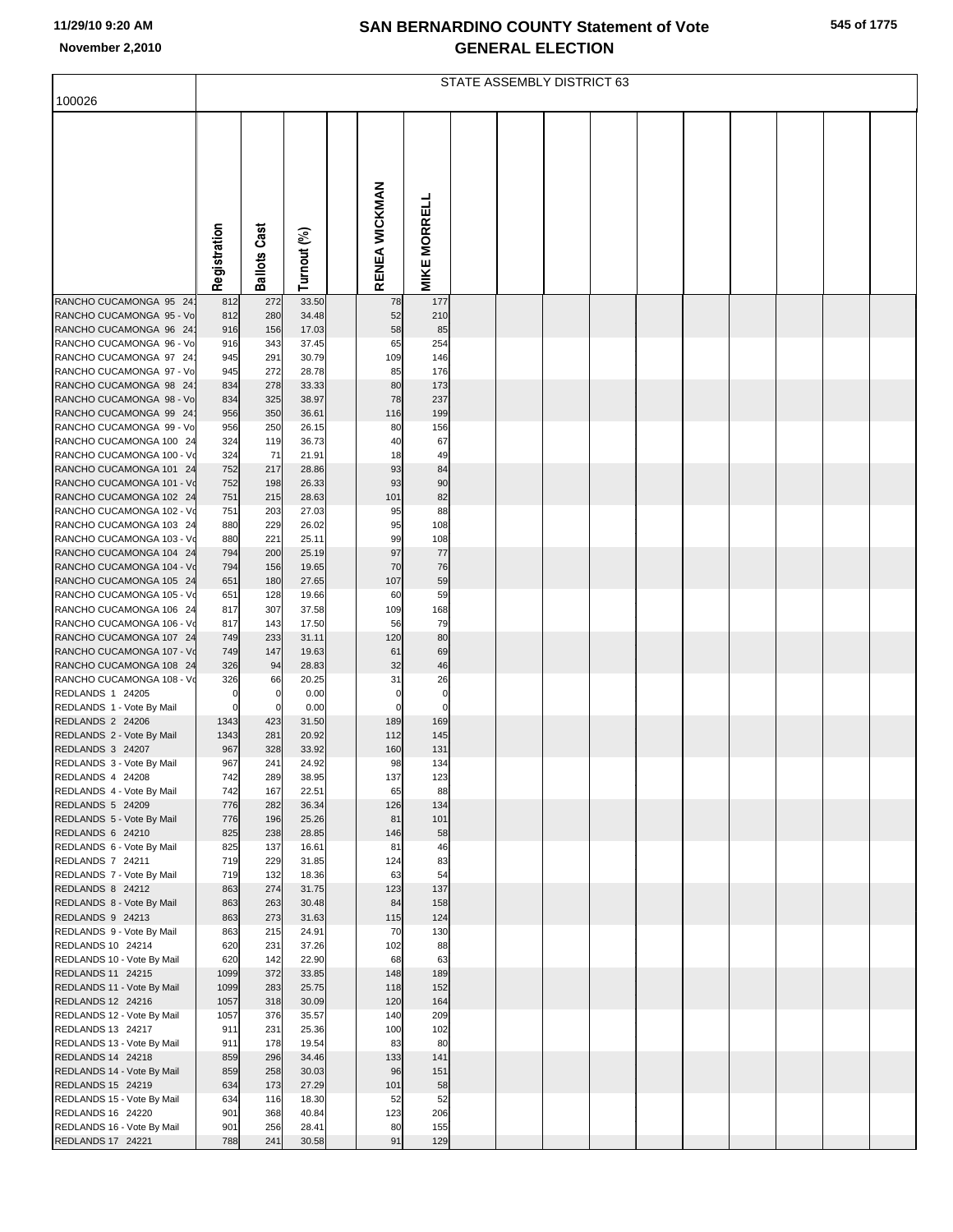|  | 546 of 1775 |
|--|-------------|
|  |             |

|                                                                                                                                                                                     |                                                   |                                               |                                                             |                                            |                                               | STATE ASSEMBLY DISTRICT 63 |  |  |  |  |
|-------------------------------------------------------------------------------------------------------------------------------------------------------------------------------------|---------------------------------------------------|-----------------------------------------------|-------------------------------------------------------------|--------------------------------------------|-----------------------------------------------|----------------------------|--|--|--|--|
| 100026                                                                                                                                                                              |                                                   |                                               |                                                             |                                            |                                               |                            |  |  |  |  |
|                                                                                                                                                                                     | Registration                                      | <b>Ballots Cast</b>                           | Turnout (%)                                                 | RENEA WICKMAN                              | <b>MIKE MORRELL</b>                           |                            |  |  |  |  |
|                                                                                                                                                                                     |                                                   |                                               |                                                             |                                            |                                               |                            |  |  |  |  |
| REDLANDS 17 - Vote By Mail<br>REDLANDS 18 24222<br>REDLANDS 18 - Vote By Mail<br>REDLANDS 19 24223<br>REDLANDS 19 - Vote By Mail<br>REDLANDS 20 24224<br>REDLANDS 20 - Vote By Mail | 788<br>1097<br>1097<br>1181<br>1181<br>936<br>936 | 250<br>466<br>302<br>436<br>374<br>326<br>348 | 31.73<br>42.48<br>27.53<br>36.92<br>31.67<br>34.83<br>37.18 | 85<br>186<br>105<br>152<br>121<br>88<br>97 | 149<br>226<br>170<br>239<br>218<br>211<br>235 |                            |  |  |  |  |
| REDLANDS 21 24225                                                                                                                                                                   | 792                                               | 328                                           | 41.41                                                       | 85                                         | 214                                           |                            |  |  |  |  |
| REDLANDS 21 - Vote By Mail<br>REDLANDS 22 24226                                                                                                                                     | 792<br>693                                        | 262<br>282                                    | 33.08<br>40.69                                              | 67<br>110                                  | 179<br>138                                    |                            |  |  |  |  |
| REDLANDS 22 - Vote By Mail                                                                                                                                                          | 693                                               | 164                                           | 23.67                                                       | 50                                         | 101                                           |                            |  |  |  |  |
| REDLANDS 23 24227<br>REDLANDS 23 - Vote By Mail                                                                                                                                     | 917<br>917                                        | 338<br>261                                    | 36.86<br>28.46                                              | 135<br>91                                  | 178<br>152                                    |                            |  |  |  |  |
| REDLANDS 24 24228                                                                                                                                                                   | 1142                                              | 417                                           | 36.51                                                       | 159                                        | 217                                           |                            |  |  |  |  |
| REDLANDS 24 - Vote By Mail                                                                                                                                                          | 1142                                              | 387                                           | 33.89                                                       | 138                                        | 226                                           |                            |  |  |  |  |
| REDLANDS 25 24229<br>REDLANDS 25 - Vote By Mail                                                                                                                                     | 951<br>951                                        | 378<br>324                                    | 39.75<br>34.07                                              | 117<br>99                                  | 227<br>198                                    |                            |  |  |  |  |
| REDLANDS 26 24230                                                                                                                                                                   | 971                                               | 391                                           | 40.27                                                       | 126                                        | 231                                           |                            |  |  |  |  |
| REDLANDS 26 - Vote By Mail<br>REDLANDS 27 24231                                                                                                                                     | 971<br>1036                                       | 300<br>342                                    | 30.90<br>33.01                                              | 91<br>94                                   | 181<br>213                                    |                            |  |  |  |  |
| REDLANDS 27 - Vote By Mail                                                                                                                                                          | 1036                                              | 412                                           | 39.77                                                       | 114                                        | 268                                           |                            |  |  |  |  |
| REDLANDS 28 24232                                                                                                                                                                   | 540<br>540                                        | 189<br>209                                    | 35.00<br>38.70                                              | 68<br>83                                   | 106<br>116                                    |                            |  |  |  |  |
| REDLANDS 28 - Vote By Mail<br>REDLANDS 29 24233                                                                                                                                     | 529                                               | 189                                           | 35.73                                                       | 55                                         | 125                                           |                            |  |  |  |  |
| REDLANDS 29 - Vote By Mail                                                                                                                                                          | 529                                               | 204                                           | 38.56                                                       | 66                                         | 127                                           |                            |  |  |  |  |
| REDLANDS 30 24234<br>REDLANDS 30 - Vote By Mail                                                                                                                                     | 663<br>663                                        | 240<br>277                                    | 36.20<br>41.78                                              | 62<br>48                                   | 160<br>207                                    |                            |  |  |  |  |
| REDLANDS 31 24235                                                                                                                                                                   | 1255                                              | 407                                           | 32.43                                                       | 108                                        | 272                                           |                            |  |  |  |  |
| REDLANDS 31 - Vote By Mail<br>REDLANDS 32 24236                                                                                                                                     | 1255<br>566                                       | 541<br>203                                    | 43.11<br>35.87                                              | 140<br>51                                  | 372<br>137                                    |                            |  |  |  |  |
| REDLANDS 32 - Vote By Mail                                                                                                                                                          | 566                                               | 235                                           | 41.52                                                       | 63                                         | 155                                           |                            |  |  |  |  |
| REDLANDS 33 24237                                                                                                                                                                   | 601                                               | 238                                           | 39.60                                                       | 81                                         | 141                                           |                            |  |  |  |  |
| REDLANDS 33 - Vote By Mail<br>REDLANDS 34 24238                                                                                                                                     | 601<br>554                                        | 202<br>151                                    | 33.61<br>27.26                                              | 54<br>42                                   | 143<br>97                                     |                            |  |  |  |  |
| REDLANDS 34 - Vote By Mail                                                                                                                                                          | 554                                               | 210                                           | 37.91                                                       | 37                                         | 157                                           |                            |  |  |  |  |
| REDLANDS 36 24240<br>REDLANDS 36 - Vote By Mail                                                                                                                                     | 953<br>953                                        | 252<br>293                                    | 26.44<br>30.75                                              | 98<br>101                                  | 132<br>165                                    |                            |  |  |  |  |
| REDLANDS 37 24241                                                                                                                                                                   | 788                                               | 298                                           | 37.82                                                       | 87                                         | 179                                           |                            |  |  |  |  |
| REDLANDS 37 - Vote By Mail<br>REDLANDS 38 24242                                                                                                                                     | 788<br>586                                        | 284<br>214                                    | 36.04<br>36.52                                              | 69<br>59                                   | 205<br>137                                    |                            |  |  |  |  |
| REDLANDS 38 - Vote By Mail                                                                                                                                                          | 586                                               | 232                                           | 39.59                                                       | 44                                         | 169                                           |                            |  |  |  |  |
| REDLANDS 39 24243                                                                                                                                                                   | 514                                               | 192<br>193                                    | 37.35                                                       | 53                                         | 126                                           |                            |  |  |  |  |
| REDLANDS 39 - Vote By Mail<br>REDLANDS 40 24244                                                                                                                                     | 514<br>421                                        | 139                                           | 37.55<br>33.02                                              | 65<br>34                                   | 116<br>86                                     |                            |  |  |  |  |
| REDLANDS 40 - Vote By Mail                                                                                                                                                          | 421                                               | 167                                           | 39.67                                                       | 41                                         | 118                                           |                            |  |  |  |  |
| REDLANDS 42 24246<br>REDLANDS 42 - Vote By Mail                                                                                                                                     | 221<br>221                                        | 148<br>$\Omega$                               | 66.97<br>0.00                                               | 40<br>$\Omega$                             | 100<br>0                                      |                            |  |  |  |  |
| REDLANDS 44 24247                                                                                                                                                                   | $\mathbf 0$                                       | $\Omega$                                      | 0.00                                                        |                                            | 0                                             |                            |  |  |  |  |
| REDLANDS 44 - Vote By Mail<br>REDLANDS 50 24248                                                                                                                                     | $\mathbf 0$<br>$\mathbf 0$                        | $\mathbf{0}$<br>$\Omega$                      | 0.00<br>0.00                                                | $\mathbf 0$<br>$\mathbf 0$                 | $\pmb{0}$<br>$\pmb{0}$                        |                            |  |  |  |  |
| REDLANDS 50 - Vote By Mail                                                                                                                                                          | $\pmb{0}$                                         | $\mathbf 0$                                   | 0.00                                                        | $\pmb{0}$                                  | $\pmb{0}$                                     |                            |  |  |  |  |
| REDLANDS 51 24249                                                                                                                                                                   | 997                                               | 269                                           | 26.98                                                       | 128                                        | 119                                           |                            |  |  |  |  |
| REDLANDS 51 - Vote By Mail<br>REDLANDS 52 24250                                                                                                                                     | 997<br>155                                        | 185<br>51                                     | 18.56<br>32.90                                              | 109<br>39                                  | 64<br>8                                       |                            |  |  |  |  |
| REDLANDS 52 - Vote By Mail                                                                                                                                                          | 155                                               | $\overline{0}$                                | 0.00                                                        | $\mathbf 0$                                | $\pmb{0}$                                     |                            |  |  |  |  |
| REDLANDS 53 24251<br>REDLANDS 53 - Vote By Mail                                                                                                                                     | 997<br>997                                        | 222<br>161                                    | 22.27<br>16.15                                              | 134<br>88                                  | 71<br>64                                      |                            |  |  |  |  |
| REDLANDS 54 24252                                                                                                                                                                   | 471                                               | 133                                           | 28.24                                                       | 58                                         | 61                                            |                            |  |  |  |  |
| REDLANDS 54 - Vote By Mail<br>REDLANDS 55 24253                                                                                                                                     | 471<br>440                                        | 139<br>142                                    | 29.51<br>32.27                                              | 57<br>46                                   | 69<br>89                                      |                            |  |  |  |  |
| REDLANDS 55 - Vote By Mail                                                                                                                                                          | 440                                               | 129                                           | 29.32                                                       | 41                                         | 73                                            |                            |  |  |  |  |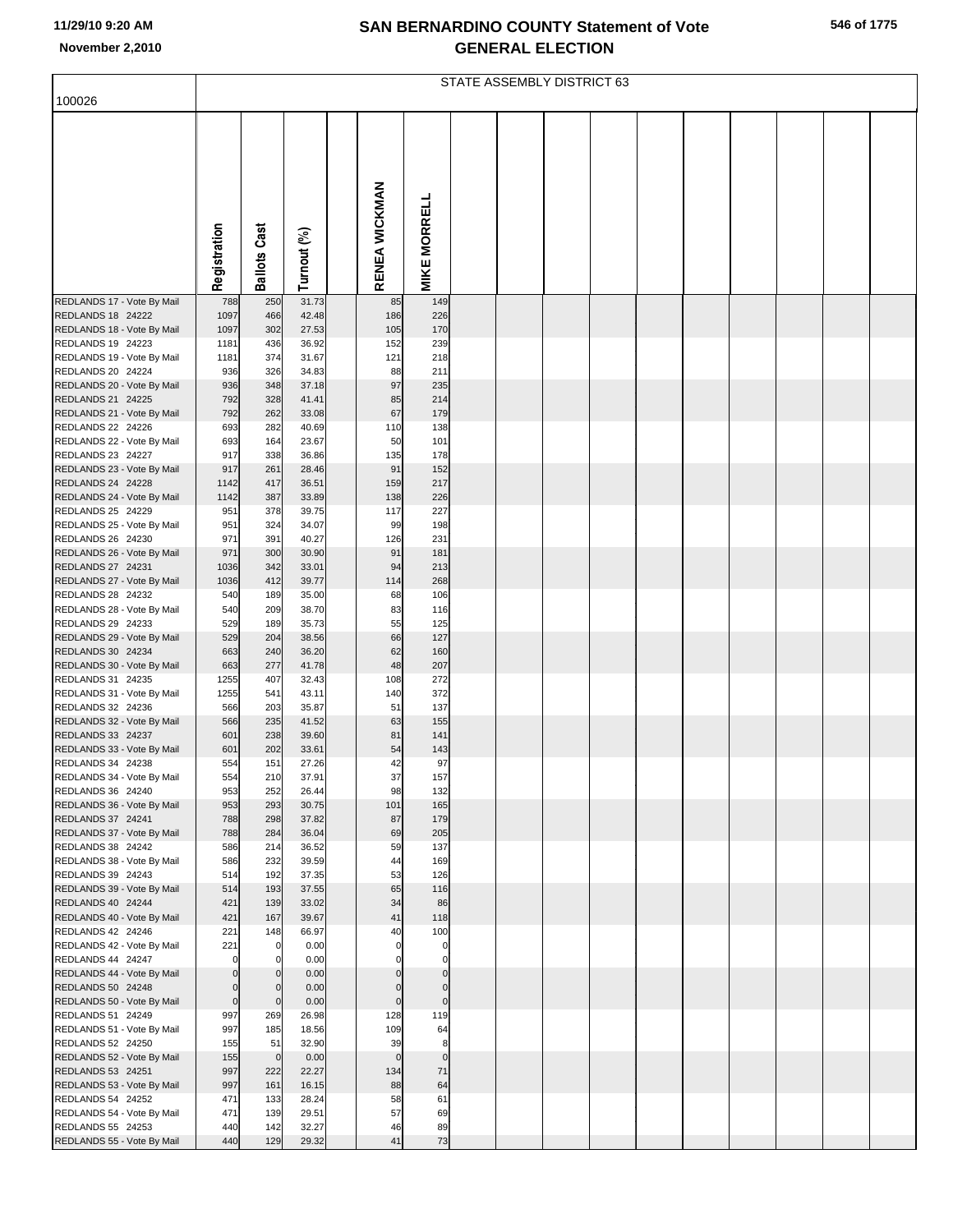|  | 547 of 1775 |  |
|--|-------------|--|
|  |             |  |

|                                                           |                       |                     |                |                              |                     |             | STATE ASSEMBLY DISTRICT 63 |  |                                                      |  |           |  |
|-----------------------------------------------------------|-----------------------|---------------------|----------------|------------------------------|---------------------|-------------|----------------------------|--|------------------------------------------------------|--|-----------|--|
| 100026                                                    |                       |                     |                |                              |                     |             |                            |  |                                                      |  |           |  |
|                                                           |                       |                     |                |                              |                     |             |                            |  |                                                      |  |           |  |
|                                                           |                       |                     |                |                              |                     |             |                            |  |                                                      |  |           |  |
|                                                           |                       |                     |                |                              |                     |             |                            |  |                                                      |  |           |  |
|                                                           |                       |                     |                |                              |                     |             |                            |  |                                                      |  |           |  |
|                                                           |                       |                     |                |                              |                     |             |                            |  |                                                      |  |           |  |
|                                                           |                       |                     |                |                              |                     |             |                            |  |                                                      |  |           |  |
|                                                           |                       |                     |                |                              |                     |             |                            |  |                                                      |  |           |  |
|                                                           |                       |                     |                |                              |                     |             |                            |  |                                                      |  |           |  |
|                                                           | Registration          | <b>Ballots Cast</b> | Turnout (%)    | RENEA WICKMAN                | <b>MIKE MORRELL</b> |             |                            |  |                                                      |  |           |  |
| REDLANDS 56 24254                                         |                       | $\mathbf 0$         | 0.00           |                              | $\mathbf 0$         |             |                            |  |                                                      |  |           |  |
| REDLANDS 56 - Vote By Mail                                | $\mathbf 0$           | $\mathbf 0$         | 0.00           |                              | $\Omega$            |             |                            |  |                                                      |  |           |  |
| REDLANDS 57 24255                                         | 266                   | 72                  | 27.07          | 21                           | 48                  |             |                            |  |                                                      |  |           |  |
| REDLANDS 57 - Vote By Mail<br>REDLANDS 58 24256           | 266<br>625            | 101<br>218          | 37.97<br>34.88 | 26<br>45                     | 65<br>159           |             |                            |  |                                                      |  |           |  |
| REDLANDS 58 - Vote By Mail                                | 625                   | 240                 | 38.40          | 60                           | 169                 |             |                            |  |                                                      |  |           |  |
| REDLANDS 64 24259                                         | 916                   | 290                 | 31.66          | 104                          | 165                 |             |                            |  |                                                      |  |           |  |
| REDLANDS 64 - Vote By Mail<br>REDLANDS NORTH 24269        | 916                   | 257                 | 28.06          | 102                          | 143                 | *********** |                            |  |                                                      |  | ********  |  |
| REDLANDS NORTH - Vote By Ma                               | 6<br>6                | 3<br>0              | 50.00<br>0.00  | 0                            | 0                   |             |                            |  | <b>Insufficient Turnout to Protect Voter Privacy</b> |  |           |  |
| SAN ANTONIO HEIGHTS 2 246                                 | 1194                  | 501                 | 41.96          | 99                           | 354                 |             |                            |  |                                                      |  |           |  |
| SAN ANTONIO HEIGHTS 2 - Vot                               | 1194                  | 386                 | 32.33          | 97                           | 266                 |             |                            |  |                                                      |  |           |  |
| SAN ANTONIO HEIGHTS 3 246<br>SAN ANTONIO HEIGHTS 3 - Vote | 1033<br>1033          | 370<br>278          | 35.82<br>26.91 | 81<br>46                     | 264<br>215          |             |                            |  |                                                      |  |           |  |
| SAN BERNARDINO 2 24332                                    | 0                     | $\mathbf 0$         | 0.00           | $\mathbf 0$                  | $\mathbf 0$         |             |                            |  |                                                      |  |           |  |
| SAN BERNARDINO 2 - Vote By                                | $\mathbf 0$           | 0                   | 0.00           | 0                            | 0                   |             |                            |  |                                                      |  |           |  |
| SAN BERNARDINO 3 24389<br>SAN BERNARDINO 3 - Vote By      | 1368<br>1368          | 287<br>215          | 20.98<br>15.72 | 195<br>145                   | 54<br>63            |             |                            |  |                                                      |  |           |  |
| SAN BERNARDINO 8 24394                                    | 853                   | 303                 | 35.52          | 152                          | 102                 |             |                            |  |                                                      |  |           |  |
| SAN BERNARDINO 8 - Vote By                                | 853                   | 148                 | 17.35          | 76                           | 66                  |             |                            |  |                                                      |  |           |  |
| SAN BERNARDINO 9 24395                                    | 598                   | 163                 | 27.26          | 88                           | 55                  |             |                            |  |                                                      |  |           |  |
| SAN BERNARDINO 9 - Vote By<br>SAN BERNARDINO 10 24396     | 598<br>246            | 95<br>106           | 15.89<br>43.09 | 48<br>61                     | 35<br>39            |             |                            |  |                                                      |  |           |  |
| SAN BERNARDINO 10 - Vote By                               | 246                   | $\mathbf 0$         | 0.00           | $\mathbf 0$                  | 0                   |             |                            |  |                                                      |  |           |  |
| SAN BERNARDINO 11 24397                                   | 894                   | 295                 | 33.00          | 153                          | 102                 |             |                            |  |                                                      |  |           |  |
| SAN BERNARDINO 11 - Vote By<br>SAN BERNARDINO 17 24403    | 894<br>900            | 171<br>301          | 19.13<br>33.44 | 79<br>147                    | 83<br>122           |             |                            |  |                                                      |  |           |  |
| SAN BERNARDINO 17 - Vote By                               | 900                   | 252                 | 28.00          | 126                          | 112                 |             |                            |  |                                                      |  |           |  |
| SAN BERNARDINO 18 24404                                   | 10                    |                     | 40.00          |                              |                     | *********** |                            |  | <b>Insufficient Turnout to Protect Voter Privacy</b> |  | ********  |  |
| SAN BERNARDINO 18 - Vote By<br>SAN BERNARDINO 19 24405    | 10<br>950             | $\Omega$<br>325     | 0.00<br>34.21  | $\mathbf 0$<br>157           | 0<br>147            |             |                            |  |                                                      |  |           |  |
| SAN BERNARDINO 19 - Vote By                               | 950                   | 234                 | 24.63          | 119                          | 95                  |             |                            |  |                                                      |  |           |  |
| SAN BERNARDINO 21 24407                                   | 444                   | 135                 | 30.41          | 66                           | 48                  |             |                            |  |                                                      |  |           |  |
| SAN BERNARDINO 21 - Vote By<br>SAN BERNARDINO 31 24417    | 44 <sub>4</sub><br>79 | 74<br>34            | 16.67<br>43.04 | $\boldsymbol{\Lambda}$<br>16 | 27<br>13            |             |                            |  |                                                      |  |           |  |
| SAN BERNARDINO 31 - Vote By                               | 79                    | $\mathbf 0$         | 0.00           |                              |                     |             |                            |  |                                                      |  |           |  |
| SAN BERNARDINO 32 24418                                   | 190                   | 39                  | 20.53          | 34                           | 4                   |             |                            |  |                                                      |  |           |  |
| SAN BERNARDINO 32 - Vote By                               | 190                   | $\mathbf{1}$        | 0.53           |                              |                     | *********** |                            |  | <b>Insufficient Turnout to Protect Voter Privacy</b> |  | ********* |  |
| SAN BERNARDINO 33 24419<br>SAN BERNARDINO 33 - Vote By    | 341<br>341            | 88<br>53            | 25.81<br>15.54 | 51<br>30                     | 28<br>20            |             |                            |  |                                                      |  |           |  |
| SAN BERNARDINO 60 24446                                   | 265                   | 26                  | 9.81           | 11                           | 12                  |             |                            |  |                                                      |  |           |  |
| SAN BERNARDINO 60 - Vote By                               | 265                   | 82                  | 30.94          | 46                           | 30                  |             |                            |  |                                                      |  |           |  |
| SAN BERNARDINO 65 24335<br>SAN BERNARDINO 65 - Vote By    | 885<br>885            | 320<br>239          | 36.16<br>27.01 | 116<br>96                    | 174<br>130          |             |                            |  |                                                      |  |           |  |
| SAN BERNARDINO 70 24339                                   | 771                   | 156                 | 20.23          | 64                           | 72                  |             |                            |  |                                                      |  |           |  |
| SAN BERNARDINO 70 - Vote By                               | 771                   | 144                 | 18.68          | 72                           | 63                  |             |                            |  |                                                      |  |           |  |
| SAN BERNARDINO 71 24340<br>SAN BERNARDINO 71 - Vote By    | 673<br>673            | 242<br>215          | 35.96<br>31.95 | 88<br>72                     | 125<br>128          |             |                            |  |                                                      |  |           |  |
| SAN BERNARDINO 72 24341                                   | 912                   | 300                 | 32.89          | 101                          | 175                 |             |                            |  |                                                      |  |           |  |
| SAN BERNARDINO 72 - Vote By                               | 912                   | 291                 | 31.91          | 116                          | 165                 |             |                            |  |                                                      |  |           |  |
| SAN BERNARDINO 73 24342<br>SAN BERNARDINO 73 - Vote By    | 43<br>43              | 25<br>$\mathbf 0$   | 58.14<br>0.00  | 16<br>0                      | 9<br>0              |             |                            |  |                                                      |  |           |  |
| SAN BERNARDINO 74 24343                                   | 1078                  | 339                 | 31.45          | 168                          | 141                 |             |                            |  |                                                      |  |           |  |
| SAN BERNARDINO 74 - Vote By                               | 1078                  | 259                 | 24.03          | 125                          | 115                 |             |                            |  |                                                      |  |           |  |
| SAN BERNARDINO 75 24344                                   | 757                   | 279                 | 36.86          | 122                          | 111                 |             |                            |  |                                                      |  |           |  |
| SAN BERNARDINO 75 - Vote By<br>SAN BERNARDINO 78 24347    | 757<br>948            | 174<br>352          | 22.99<br>37.13 | 79<br>183                    | 77<br>140           |             |                            |  |                                                      |  |           |  |
| SAN BERNARDINO 78 - Vote By                               | 948                   | 209                 | 22.05          | 94                           | 103                 |             |                            |  |                                                      |  |           |  |
| SAN BERNARDINO 79 24348                                   | 55                    | 37                  | 67.27          | 19                           | 16                  |             |                            |  |                                                      |  |           |  |
| SAN BERNARDINO 79 - Vote By<br>SAN BERNARDINO 80 24349    | 55<br>189             | $\mathbf 0$<br>65   | 0.00<br>34.39  | 38                           | 21                  |             |                            |  |                                                      |  |           |  |
|                                                           |                       |                     |                |                              |                     |             |                            |  |                                                      |  |           |  |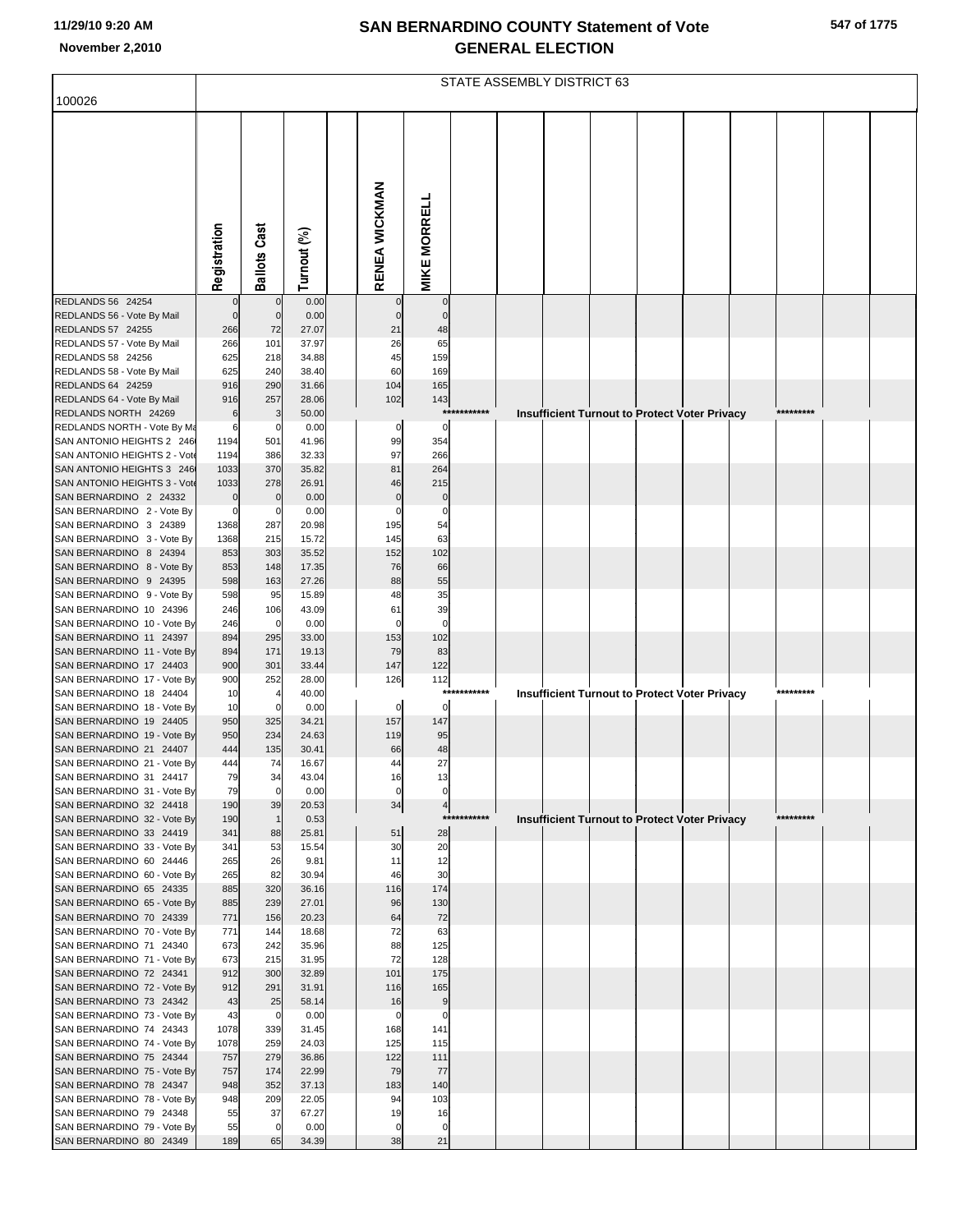| 548 of 1775 |  |
|-------------|--|
|-------------|--|

|                                                          |                        |                            |                 |                      |                               |             | STATE ASSEMBLY DISTRICT 63 |  |                                                      |           |  |
|----------------------------------------------------------|------------------------|----------------------------|-----------------|----------------------|-------------------------------|-------------|----------------------------|--|------------------------------------------------------|-----------|--|
| 100026                                                   |                        |                            |                 |                      |                               |             |                            |  |                                                      |           |  |
|                                                          |                        |                            |                 | RENEA WICKMAN        |                               |             |                            |  |                                                      |           |  |
|                                                          | Registration           | <b>Ballots Cast</b>        | Turnout (%)     |                      | <b>MIKE MORRELL</b>           |             |                            |  |                                                      |           |  |
| SAN BERNARDINO 80 - Vote By                              | 189                    | $\mathbf 0$                | 0.00            |                      | $\mathbf 0$                   |             |                            |  |                                                      |           |  |
| SAN BERNARDINO 81 24350<br>SAN BERNARDINO 81 - Vote By   | 748<br>748             | 304<br>181                 | 40.64<br>24.20  | 144<br>81            | 122<br>91                     |             |                            |  |                                                      |           |  |
| SAN BERNARDINO 82 24351                                  | 327                    | 66                         | 20.18           | 40                   | 22                            |             |                            |  |                                                      |           |  |
| SAN BERNARDINO 82 - Vote By                              | 327                    | 35                         | 10.70           | 18                   |                               |             |                            |  |                                                      |           |  |
| SAN BERNARDINO 83 24352                                  | 168                    | 107                        | 63.69           | 36                   | 57                            |             |                            |  |                                                      |           |  |
| SAN BERNARDINO 83 - Vote By<br>SAN BERNARDINO 84 24353   | 168<br>620             | $\overline{0}$<br>89       | 0.00<br>14.35   | $\mathbf 0$<br>55    | $\mathbf 0$<br>27             |             |                            |  |                                                      |           |  |
| SAN BERNARDINO 84 - Vote By                              | 620                    | 108                        | 17.42           | 56                   | 44                            |             |                            |  |                                                      |           |  |
| SAN BERNARDINO 85 24354                                  | 304                    | 86                         | 28.29           | 30                   | 52                            |             |                            |  |                                                      |           |  |
| SAN BERNARDINO 85 - Vote By                              | 304                    | 115                        | 37.83           | 46                   | 66                            |             |                            |  |                                                      |           |  |
| SAN BERNARDINO 88 24357<br>SAN BERNARDINO 88 - Vote By   | 610<br>610             | 173<br>123                 | 28.36<br>20.16  | 91<br>53             | 72<br>54                      |             |                            |  |                                                      |           |  |
| SAN BERNARDINO 89 24358                                  | $5\overline{)}$        | 5                          | 100.00          |                      | $\Omega$                      |             |                            |  |                                                      |           |  |
| SAN BERNARDINO 89 - Vote By                              | $5\overline{)}$        | $\mathbf 0$                | 0.00            | $\Omega$             | $\mathbf 0$                   |             |                            |  |                                                      |           |  |
| SAN BERNARDINO 90 24359                                  | 930                    | 256                        | 27.53           | 144                  | 80                            |             |                            |  |                                                      |           |  |
| SAN BERNARDINO 90 - Vote By                              | 930                    | 205                        | 22.04           | 107                  | 82                            |             |                            |  |                                                      |           |  |
| SAN BERNARDINO 91 24360<br>SAN BERNARDINO 91 - Vote By   | 1128<br>1128           | 351<br>241                 | 31.12<br>21.37  | 202<br>107           | 115<br>118                    |             |                            |  |                                                      |           |  |
| SAN BERNARDINO 92 24361                                  | 1081                   | 232                        | 21.46           | 145                  | 73                            |             |                            |  |                                                      |           |  |
| SAN BERNARDINO 92 - Vote By                              | 1081                   | 216                        | 19.98           | 119                  | 80                            |             |                            |  |                                                      |           |  |
| SAN BERNARDINO 93 24362                                  | 750                    | 171                        | 22.80           | 79                   | 76                            |             |                            |  |                                                      |           |  |
| SAN BERNARDINO 93 - Vote By<br>SAN BERNARDINO 95 24364   | 750                    | 177<br>$\mathbf{1}$        | 23.60<br>100.00 | 87                   | 78<br>$***$                   |             |                            |  | <b>Insufficient Turnout to Protect Voter Privacy</b> | ********* |  |
| SAN BERNARDINO 95 - Vote By                              |                        | $\mathbf 0$                | 0.00            | $\Omega$             | $\mathbf 0$                   |             |                            |  |                                                      |           |  |
| SAN BERNARDINO 96 24365                                  | $\overline{0}$         | $\mathbf 0$                | 0.00            | $\Omega$             | $\overline{0}$                |             |                            |  |                                                      |           |  |
| SAN BERNARDINO 96 - Vote By                              | $\overline{0}$         | $\mathbf 0$                | 0.00            | $\mathbf 0$          | $\mathbf 0$                   |             |                            |  |                                                      |           |  |
| SAN BERNARDINO 97 24366<br>SAN BERNARDINO 97 - Vote By   | 758<br>758             | 199<br>195                 | 26.25<br>25.73  | 96<br>104            | 67<br>75                      |             |                            |  |                                                      |           |  |
| SAN BERNARDINO 99 24368                                  | 650                    | 183                        | 28.15           | 98                   | 56                            |             |                            |  |                                                      |           |  |
| SAN BERNARDINO 99 - Vote By                              | 650                    | 96                         | 14.77           | 45                   | 46                            |             |                            |  |                                                      |           |  |
| SAN BERNARDINO 100 24369                                 | $\overline{0}$         | $\pmb{0}$                  | 0.00            | $\mathbf 0$          | $\mathbf 0$                   |             |                            |  |                                                      |           |  |
| SAN BERNARDINO 100 - Vote By<br>SAN BERNARDINO 101 24370 | $\overline{0}$         | $\overline{0}$             | 0.00            | $\overline{0}$       | $\overline{0}$                |             |                            |  |                                                      |           |  |
| SAN BERNARDINO 101 - Vote By                             | 79<br>79               | 36<br>$\mathbf 0$          | 45.57<br>0.00   | 22<br>$\mathbf 0$    | 14<br>$\Omega$                |             |                            |  |                                                      |           |  |
| SAN BERNARDINO 109 24377                                 | 260                    | 71                         | 27.31           | 34                   | 34                            |             |                            |  |                                                      |           |  |
| SAN BERNARDINO 109 - Vote By                             | 260                    | 81                         | 31.15           | 28                   | 49                            |             |                            |  |                                                      |           |  |
| SAN BERNARDINO 111 24450                                 | 609                    | 176                        | 28.90           | 93                   | 58                            |             |                            |  |                                                      |           |  |
| SAN BERNARDINO 111 - Vote By<br>SAN BERNARDINO 118 24379 | 609<br>540             | 120<br>144                 | 19.70<br>26.67  | 53<br>74             | 57<br>60                      |             |                            |  |                                                      |           |  |
| SAN BERNARDINO 118 - Vote By                             | 540                    | 106                        | 19.63           | 52                   | 47                            |             |                            |  |                                                      |           |  |
| SAN BERNARDINO 119 24380                                 | 497                    | 132                        | 26.56           | 69                   | 36                            |             |                            |  |                                                      |           |  |
| SAN BERNARDINO 119 - Vote By                             | 497                    | 55                         | 11.07           | 35                   | 20                            |             |                            |  |                                                      |           |  |
| SAN BERNARDINO 120 24381<br>SAN BERNARDINO 120 - Vote By |                        | $\mathbf 0$<br>$\mathbf 0$ | 0.00<br>0.00    | $\Omega$             | $\mathbf 0$<br>$\overline{0}$ |             |                            |  |                                                      |           |  |
| SAN BERNARDINO 172 24384                                 | 14                     | 2                          | 14.29           |                      |                               | *********** |                            |  | <b>Insufficient Turnout to Protect Voter Privacy</b> | ********* |  |
| SAN BERNARDINO 172 - Vote By                             | 14                     | $\mathbf 0$                | 0.00            | 0                    | $\overline{0}$                |             |                            |  |                                                      |           |  |
| SAN BERNARDINO 173 24385                                 | 535                    | 81                         | 15.14           | 47                   | 30                            |             |                            |  |                                                      |           |  |
| SAN BERNARDINO 173 - Vote By                             | 535                    | 66                         | 12.34           | 37                   | 26                            |             |                            |  |                                                      |           |  |
| SAN BERNARDINO 180 24388<br>SAN BERNARDINO 180 - Vote By | $\overline{0}$         | $\mathbf 0$<br>$\mathbf 0$ | 0.00<br>0.00    | $\Omega$<br>$\Omega$ | $\mathbf 0$<br>$\mathbf{0}$   |             |                            |  |                                                      |           |  |
| SAN BERNARDINO 181 24469                                 | 46                     | 18                         | 39.13           | 13                   |                               |             |                            |  |                                                      |           |  |
| SAN BERNARDINO 181 - Vote By                             | 46                     | $\mathbf 0$                | 0.00            |                      |                               |             |                            |  |                                                      |           |  |
| SAN SEVAINE WASH NORTH :                                 | $\mathbf{0}$           | O                          | 0.00            |                      |                               |             |                            |  |                                                      |           |  |
| SAN SEVAINE WASH NORTH - \<br>UPLAND 1 24550             | $\overline{0}$<br>1159 | $\mathbf 0$<br>359         | 0.00<br>30.97   | $\Omega$<br>140      | 171                           |             |                            |  |                                                      |           |  |
| UPLAND 1 - Vote By Mail                                  | 1159                   | 372                        | 32.10           | 116                  | 215                           |             |                            |  |                                                      |           |  |
| UPLAND 2 24551                                           | 983                    | 350                        | 35.61           | 86                   | 244                           |             |                            |  |                                                      |           |  |
| UPLAND 2 - Vote By Mail                                  | 983                    | 361                        | 36.72           | 90                   | 246                           |             |                            |  |                                                      |           |  |
| UPLAND 3 24552                                           | 887                    | 280                        | 31.57           | 62                   | 191                           |             |                            |  |                                                      |           |  |
| UPLAND 3 - Vote By Mail                                  | 887                    | 323                        | 36.41           | 76                   | 230                           |             |                            |  |                                                      |           |  |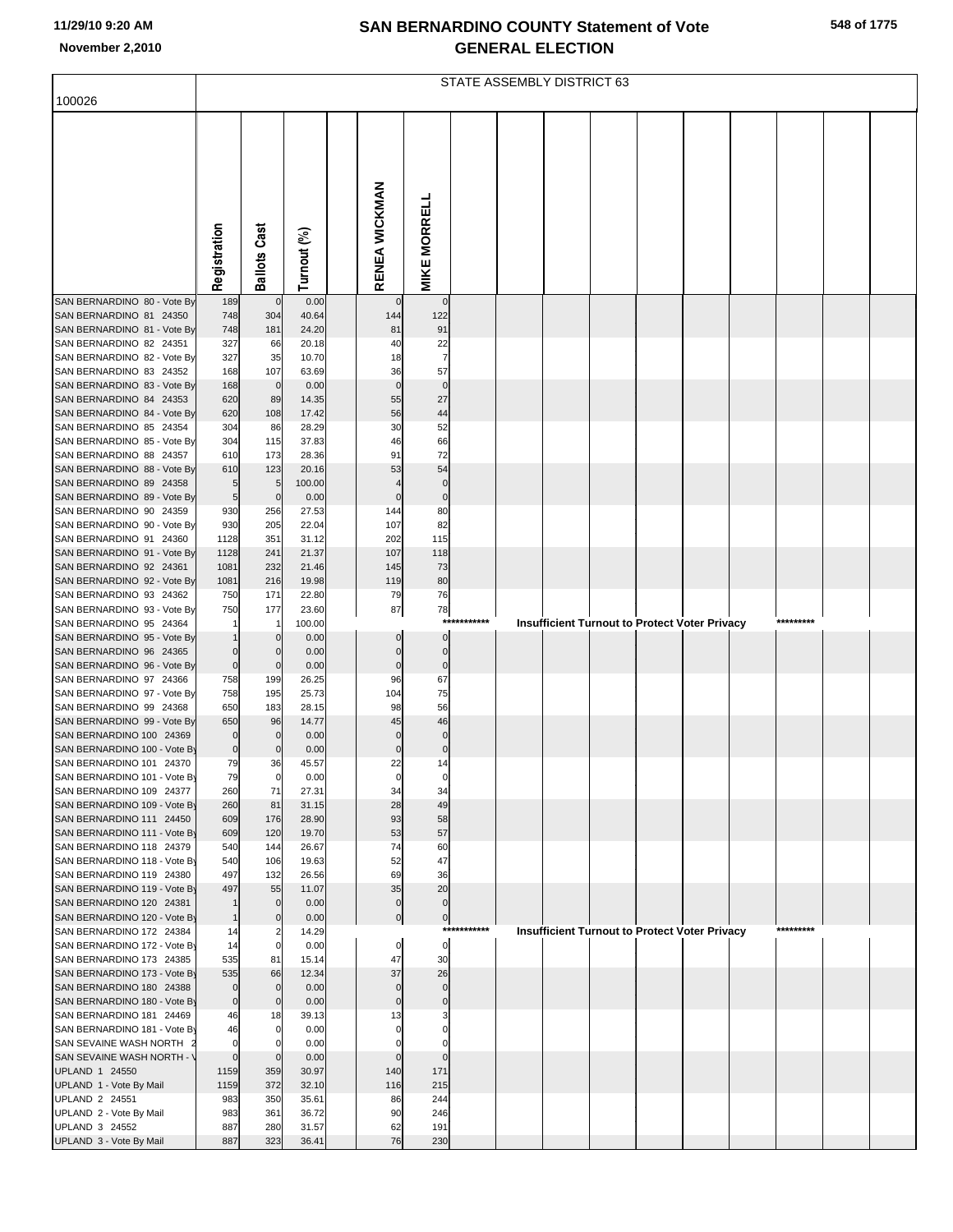|  | 549 of 1775 |
|--|-------------|
|  |             |

|                                                                                                                                                                                  |                                                          |                                                      |                                                                      |                                                 |                                                      | <b>STATE ASSEMBLY DISTRICT 63</b> |  |  |  |  |
|----------------------------------------------------------------------------------------------------------------------------------------------------------------------------------|----------------------------------------------------------|------------------------------------------------------|----------------------------------------------------------------------|-------------------------------------------------|------------------------------------------------------|-----------------------------------|--|--|--|--|
| 100026                                                                                                                                                                           |                                                          |                                                      |                                                                      |                                                 |                                                      |                                   |  |  |  |  |
|                                                                                                                                                                                  | Registration                                             | <b>Ballots Cast</b>                                  | Turnout (%)                                                          | RENEA WICKMAN                                   | <b>MIKE MORRELL</b>                                  |                                   |  |  |  |  |
|                                                                                                                                                                                  |                                                          |                                                      |                                                                      |                                                 |                                                      |                                   |  |  |  |  |
| UPLAND 4 24553<br>UPLAND 4 - Vote By Mail<br>UPLAND 5 24554<br>UPLAND 5 - Vote By Mail<br>UPLAND 6 24555<br>UPLAND 6 - Vote By Mail<br>UPLAND 7 24556<br>UPLAND 7 - Vote By Mail | 1140<br>1140<br>1224<br>1224<br>775<br>775<br>871<br>871 | 408<br>365<br>408<br>475<br>240<br>336<br>330<br>247 | 35.79<br>32.02<br>33.33<br>38.81<br>30.97<br>43.35<br>37.89<br>28.36 | 84<br>77<br>143<br>138<br>59<br>75<br>124<br>85 | 295<br>253<br>234<br>304<br>158<br>231<br>186<br>143 |                                   |  |  |  |  |
| UPLAND 8 24557                                                                                                                                                                   | 1238                                                     | 413                                                  | 33.36                                                                | 129                                             | 244                                                  |                                   |  |  |  |  |
| UPLAND 8 - Vote By Mail<br>UPLAND 9 24558<br>UPLAND 9 - Vote By Mail<br>UPLAND 10 24559<br>UPLAND 10 - Vote By Mail                                                              | 1238<br>1039<br>1039<br>1249<br>1249                     | 447<br>345<br>391<br>386<br>473                      | 36.11<br>33.21<br>37.63<br>30.90<br>37.87                            | 119<br>106<br>84<br>116<br>108                  | 299<br>219<br>284<br>232<br>339                      |                                   |  |  |  |  |
| UPLAND 11 24560<br>UPLAND 11 - Vote By Mail                                                                                                                                      | 821<br>821                                               | 222<br>274                                           | 27.04<br>33.37                                                       | 94<br>86                                        | 110<br>162                                           |                                   |  |  |  |  |
| UPLAND 12 24561<br>UPLAND 12 - Vote By Mail<br>UPLAND 13 24562                                                                                                                   | 706<br>706<br>1221                                       | 228<br>208<br>415                                    | 32.29<br>29.46<br>33.99                                              | 93<br>47<br>142                                 | 118<br>144<br>241                                    |                                   |  |  |  |  |
| UPLAND 13 - Vote By Mail                                                                                                                                                         | 1221                                                     | 448                                                  | 36.69                                                                | 118                                             | 298                                                  |                                   |  |  |  |  |
| UPLAND 14 24563                                                                                                                                                                  | 998                                                      | 315<br>351                                           | 31.56<br>35.17                                                       | 103<br>130                                      | 176<br>201                                           |                                   |  |  |  |  |
| UPLAND 14 - Vote By Mail<br>UPLAND 15 24564                                                                                                                                      | 998<br>1132                                              | 403                                                  | 35.60                                                                | 148                                             | 218                                                  |                                   |  |  |  |  |
| UPLAND 15 - Vote By Mail                                                                                                                                                         | 1132                                                     | 329                                                  | 29.06                                                                | 110                                             | 196                                                  |                                   |  |  |  |  |
| UPLAND 16 24565<br>UPLAND 16 - Vote By Mail                                                                                                                                      | 1040<br>1040                                             | 360<br>340                                           | 34.62<br>32.69                                                       | 119<br>108                                      | 210<br>211                                           |                                   |  |  |  |  |
| UPLAND 17 24566                                                                                                                                                                  | 1241                                                     | 424                                                  | 34.17                                                                | 124                                             | 265                                                  |                                   |  |  |  |  |
| UPLAND 17 - Vote By Mail<br>UPLAND 18 24567                                                                                                                                      | 1241<br>549                                              | 472<br>189                                           | 38.03<br>34.43                                                       | 127<br>62                                       | 324<br>112                                           |                                   |  |  |  |  |
| UPLAND 18 - Vote By Mail                                                                                                                                                         | 549                                                      | 190                                                  | 34.61                                                                | 48                                              | 129                                                  |                                   |  |  |  |  |
| UPLAND 19 24568<br>UPLAND 19 - Vote By Mail                                                                                                                                      | 563<br>563                                               | 186<br>272                                           | 33.04<br>48.31                                                       | 56<br>45                                        | 115<br>214                                           |                                   |  |  |  |  |
| UPLAND 20 24569                                                                                                                                                                  | 1118                                                     | 358                                                  | 32.02                                                                | 133                                             | 200                                                  |                                   |  |  |  |  |
| UPLAND 20 - Vote By Mail<br>UPLAND 21 24570                                                                                                                                      | 1118                                                     | 373                                                  | 33.36                                                                | 116                                             | 233                                                  |                                   |  |  |  |  |
| UPLAND 21 - Vote By Mail                                                                                                                                                         | 612<br>612                                               | 233<br>187                                           | 38.07<br>30.56                                                       | 103<br>63                                       | 117<br>117                                           |                                   |  |  |  |  |
| UPLAND 22 24571                                                                                                                                                                  | 413                                                      | 149                                                  | 36.08                                                                | 76                                              | 63                                                   |                                   |  |  |  |  |
| UPLAND 22 - Vote By Mail<br>UPLAND 23 24572                                                                                                                                      | 413<br>722                                               | 109<br>287                                           | 26.39<br>39.75                                                       | 29<br>119                                       | 72<br>139                                            |                                   |  |  |  |  |
| UPLAND 23 - Vote By Mail                                                                                                                                                         | 722                                                      | 178                                                  | 24.65                                                                | 61                                              | 111                                                  |                                   |  |  |  |  |
| UPLAND 24 24573<br>UPLAND 24 - Vote By Mail                                                                                                                                      | 822<br>822                                               | 308<br>211                                           | 37.47<br>25.67                                                       | 142<br>71                                       | 146<br>127                                           |                                   |  |  |  |  |
| UPLAND 25 24574                                                                                                                                                                  | 772                                                      | 276                                                  | 35.75                                                                | 126                                             | 121                                                  |                                   |  |  |  |  |
| UPLAND 25 - Vote By Mail<br>UPLAND 26 24575                                                                                                                                      | 772<br>889                                               | 195<br>327                                           | 25.26<br>36.78                                                       | 98<br>151                                       | 86<br>139                                            |                                   |  |  |  |  |
| UPLAND 26 - Vote By Mail                                                                                                                                                         | 889                                                      | 215                                                  | 24.18                                                                | 98                                              | 105                                                  |                                   |  |  |  |  |
| UPLAND 27 24576<br>UPLAND 27 - Vote By Mail                                                                                                                                      | 749<br>749                                               | 225<br>167                                           | 30.04<br>22.30                                                       | 140<br>86                                       | 64<br>69                                             |                                   |  |  |  |  |
| UPLAND 28 24577                                                                                                                                                                  | 974                                                      | 313                                                  | 32.14                                                                | 143                                             | 131                                                  |                                   |  |  |  |  |
| UPLAND 28 - Vote By Mail<br>UPLAND 29 24578                                                                                                                                      | 974<br>784                                               | 203<br>150                                           | 20.84<br>19.13                                                       | 91<br>101                                       | 101<br>36                                            |                                   |  |  |  |  |
| UPLAND 29 - Vote By Mail                                                                                                                                                         | 784                                                      | 160                                                  | 20.41                                                                | 80                                              | 63                                                   |                                   |  |  |  |  |
| UPLAND 30 24579<br>UPLAND 30 - Vote By Mail                                                                                                                                      | 1060<br>1060                                             | 316<br>220                                           | 29.81<br>20.75                                                       | 191<br>105                                      | 103<br>94                                            |                                   |  |  |  |  |
| UPLAND 31 24580                                                                                                                                                                  | 580                                                      | 217                                                  | 37.41                                                                | 83                                              | 115                                                  |                                   |  |  |  |  |
| UPLAND 31 - Vote By Mail<br>UPLAND 32 24581                                                                                                                                      | 580<br>1022                                              | 124<br>411                                           | 21.38<br>40.22                                                       | 45<br>170                                       | 69<br>203                                            |                                   |  |  |  |  |
| UPLAND 32 - Vote By Mail                                                                                                                                                         | 1022                                                     | 223                                                  | 21.82                                                                | 81                                              | 126                                                  |                                   |  |  |  |  |
| UPLAND 33 24582                                                                                                                                                                  | 1257                                                     | 404                                                  | 32.14                                                                | 204                                             | 155                                                  |                                   |  |  |  |  |
| UPLAND 33 - Vote By Mail<br>UPLAND 35 24584                                                                                                                                      | 1257<br>734                                              | 252<br>199                                           | 20.05<br>27.11                                                       | 133<br>101                                      | 108<br>86                                            |                                   |  |  |  |  |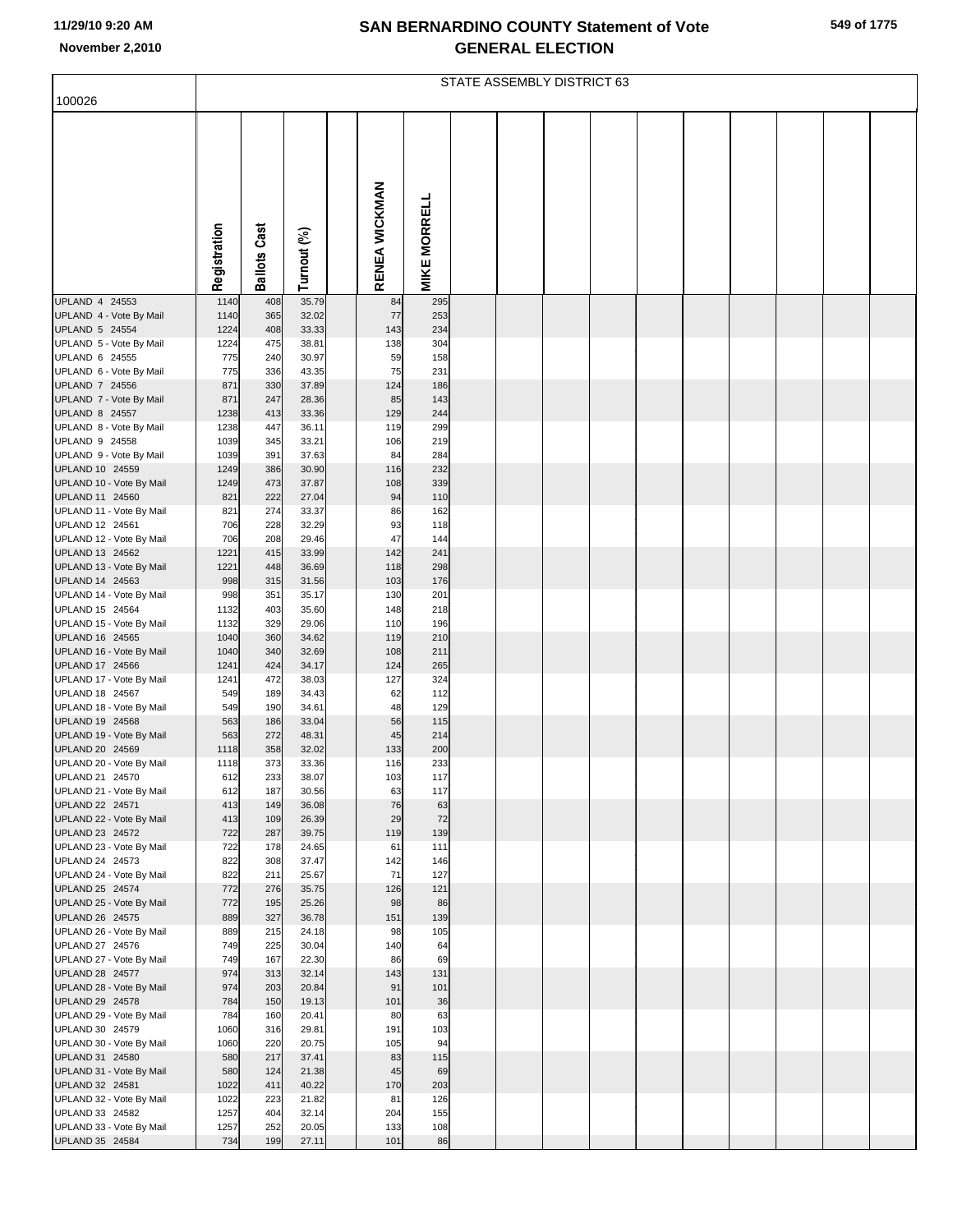|                                                      |                         |                      |                |                             |                            |             | STATE ASSEMBLY DISTRICT 63 |  |                                                      |           |  |
|------------------------------------------------------|-------------------------|----------------------|----------------|-----------------------------|----------------------------|-------------|----------------------------|--|------------------------------------------------------|-----------|--|
| 100026                                               |                         |                      |                |                             |                            |             |                            |  |                                                      |           |  |
|                                                      | Registration            | <b>Ballots Cast</b>  | Turnout (%)    | RENEA WICKMAN               | <b>MIKE MORRELL</b>        |             |                            |  |                                                      |           |  |
| UPLAND 35 - Vote By Mail                             | 734                     | 122                  | 16.62          | 36                          | 72                         |             |                            |  |                                                      |           |  |
| UPLAND 36 24585<br>UPLAND 36 - Vote By Mail          | 766<br>766              | 183<br>211           | 23.89<br>27.55 | 101                         | 65<br>111                  |             |                            |  |                                                      |           |  |
| UPLAND 37 24586                                      | 499                     | 125                  | 25.05          | 83<br>46                    | 65                         |             |                            |  |                                                      |           |  |
| UPLAND 37 - Vote By Mail                             | 499                     | 140                  | 28.06          | 52                          | 76                         |             |                            |  |                                                      |           |  |
| UPLAND 38 24587                                      | 761                     | 247                  | 32.46          | 129                         | 92                         |             |                            |  |                                                      |           |  |
| UPLAND 38 - Vote By Mail                             | 761                     | 196                  | 25.76          | 83                          | 96                         |             |                            |  |                                                      |           |  |
| UPLAND 39 24588<br>UPLAND 39 - Vote By Mail          | $\mathbf 0$<br>$\Omega$ | $\mathbf 0$          | 0.00<br>0.00   | $\mathbf{0}$<br>$\mathbf 0$ | $\mathbf 0$<br>$\mathbf 0$ |             |                            |  |                                                      |           |  |
| UPLAND 40 24589                                      | $\Omega$                | 0                    | 0.00           | 0                           | $\pmb{0}$                  |             |                            |  |                                                      |           |  |
| UPLAND 40 - Vote By Mail                             | $\Omega$                |                      | 0.00           | $\pmb{0}$                   | $\mathbf{0}$               |             |                            |  |                                                      |           |  |
| UPLAND 41 24590                                      | 22                      | 3                    | 13.64          |                             |                            | *********** |                            |  | <b>Insufficient Turnout to Protect Voter Privacy</b> | ********* |  |
| UPLAND 41 - Vote By Mail                             | 22                      |                      | 0.00           | $\Omega$                    | $\Omega$                   |             |                            |  |                                                      |           |  |
| UPLAND 42 24591<br>UPLAND 42 - Vote By Mail          | $\Omega$<br>$\Omega$    |                      | 0.00<br>0.00   | $\Omega$<br>$\mathcal{C}$   | $\mathbf 0$<br>$\mathbf 0$ |             |                            |  |                                                      |           |  |
| UPLAND 43 24592                                      |                         |                      | 0.00           |                             | $\Omega$                   |             |                            |  |                                                      |           |  |
| UPLAND 43 - Vote By Mail                             |                         |                      | 0.00           |                             | $\Omega$                   |             |                            |  |                                                      |           |  |
| UPLAND 44 24593                                      | $\Omega$                |                      | 0.00           |                             | 0                          |             |                            |  |                                                      |           |  |
| UPLAND 44 - Vote By Mail                             | $\Omega$                | $\Omega$             | 0.00           | $\Omega$                    | $\mathbf 0$                |             |                            |  |                                                      |           |  |
| UPLAND 45 24594                                      | 193                     | 130                  | 67.36          | 37                          | 87<br>$\mathbf 0$          |             |                            |  |                                                      |           |  |
| UPLAND 45 - Vote By Mail<br>UPLAND 46 24595          | 193<br>631              | $\mathbf 0$<br>254   | 0.00<br>40.25  | $\mathbf 0$<br>95           | 139                        |             |                            |  |                                                      |           |  |
| UPLAND 46 - Vote By Mail                             | 631                     | 177                  | 28.05          | 57                          | 108                        |             |                            |  |                                                      |           |  |
| UPLAND 47 24596                                      | 233                     | 190                  | 81.55          | 33                          | 141                        |             |                            |  |                                                      |           |  |
| UPLAND 47 - Vote By Mail                             | 233                     | $\mathbf 0$          | 0.00           | $\mathbf 0$                 | $\mathbf 0$                |             |                            |  |                                                      |           |  |
| UPLAND 48 24597                                      | 105<br>105              | 52<br>$\mathbf 0$    | 49.52<br>0.00  | 17<br>$\pmb{0}$             | 32<br>$\mathbf 0$          |             |                            |  |                                                      |           |  |
| UPLAND 48 - Vote By Mail<br>UPLAND 49 24598          | 636                     | 260                  | 40.88          | 92                          | 137                        |             |                            |  |                                                      |           |  |
| UPLAND 49 - Vote By Mail                             | 636                     | 135                  | 21.23          | 34                          | 88                         |             |                            |  |                                                      |           |  |
| UPLAND 50 24599                                      | 44                      | 30                   | 68.18          | 8                           | 19                         |             |                            |  |                                                      |           |  |
| UPLAND 50 - Vote By Mail                             | 44                      | $\mathbf 0$          | 0.00           | $\mathbf 0$                 | $\mathbf 0$                |             |                            |  |                                                      |           |  |
| UPLAND 51 24600<br>UPLAND 51 - Vote By Mail          | 797<br>797              | 234<br>205           | 29.36<br>25.72 | 99<br>62                    | 118<br>132                 |             |                            |  |                                                      |           |  |
| VERDEMONT 1 24516                                    | 111                     | 48                   | 43.24          | 16                          | 32                         |             |                            |  |                                                      |           |  |
| VERDEMONT 1 - Vote By Mail                           | 111                     | $\overline{0}$       | 0.00           | 0                           | $\mathbf 0$                |             |                            |  |                                                      |           |  |
| VERDEMONT 2 24517                                    | 21                      | 8                    | 38.10          | 2                           | 6                          |             |                            |  |                                                      |           |  |
| VERDEMONT 2 - Vote By Mail<br><b>YUCAIPA 1 24674</b> | 21                      | $\Omega$             | 0.00           | $\mathbf 0$                 | $\mathbf 0$<br>229         |             |                            |  |                                                      |           |  |
| YUCAIPA 1 - Vote By Mail                             | 1107<br>1107            | 383<br>273           | 34.60<br>24.66 | 99<br>68                    | 186                        |             |                            |  |                                                      |           |  |
| YUCAIPA 2 24675                                      | 889                     | 278                  | 31.27          | 61                          | 183                        |             |                            |  |                                                      |           |  |
| YUCAIPA 2 - Vote By Mail                             | 889                     | 275                  | 30.93          | 56                          | 205                        |             |                            |  |                                                      |           |  |
| YUCAIPA 22 24695                                     | 628                     | 180                  | 28.66          | 49                          | 112                        |             |                            |  |                                                      |           |  |
| YUCAIPA 22 - Vote By Mail<br>YUCAIPA 23 24696        | 628<br>1097             | 207<br>402           | 32.96<br>36.65 | 63<br>104                   | 126<br>227                 |             |                            |  |                                                      |           |  |
| YUCAIPA 23 - Vote By Mail                            | 1097                    | 326                  | 29.72          | 87                          | 213                        |             |                            |  |                                                      |           |  |
| YUCAIPA 24 24697                                     |                         | 0                    | 0.00           | C                           | $\Omega$                   |             |                            |  |                                                      |           |  |
| YUCAIPA 24 - Vote By Mail                            |                         |                      | 0.00           |                             | $\Omega$                   |             |                            |  |                                                      |           |  |
| YUCAIPA 26 24699                                     | 0<br>$\mathbf 0$        | $\Omega$<br>$\Omega$ | 0.00<br>0.00   |                             | 0<br>$\Omega$              |             |                            |  |                                                      |           |  |
| YUCAIPA 26 - Vote By Mail<br>YUCAIPA 27 24700        | 21                      | 10                   | 47.62          |                             |                            |             |                            |  |                                                      |           |  |
| YUCAIPA 27 - Vote By Mail                            | 21                      | $\Omega$             | 0.00           | $\mathbf 0$                 | $\overline{0}$             |             |                            |  |                                                      |           |  |
| YUCAIPA 42 24712                                     | 925                     | 276                  | 29.84          | 82                          | 167                        |             |                            |  |                                                      |           |  |
| YUCAIPA 42 - Vote By Mail                            | 925                     | 275                  | 29.73          | 70                          | 185                        |             |                            |  |                                                      |           |  |
| <b>Precinct Totals</b>                               | 232225                  | 74664                | 32.15          | 30276                       | 37131                      |             |                            |  |                                                      |           |  |
| Vote By Mail Totals                                  | 232225                  | 59945                | 25.81          | 21276                       | 34503                      |             |                            |  |                                                      |           |  |
| <b>Grand Totals</b>                                  | 232225                  | 134609               | 57.96          | 51552                       | 71634                      |             |                            |  |                                                      |           |  |
| San Bernardino County                                | 232225                  | 134609               | 57.96          | 51552                       | 71634                      |             |                            |  |                                                      |           |  |
| State Bd of Equal 2                                  | 28057                   | 14749                | 52.57          | 6860                        | 6639                       |             |                            |  |                                                      |           |  |